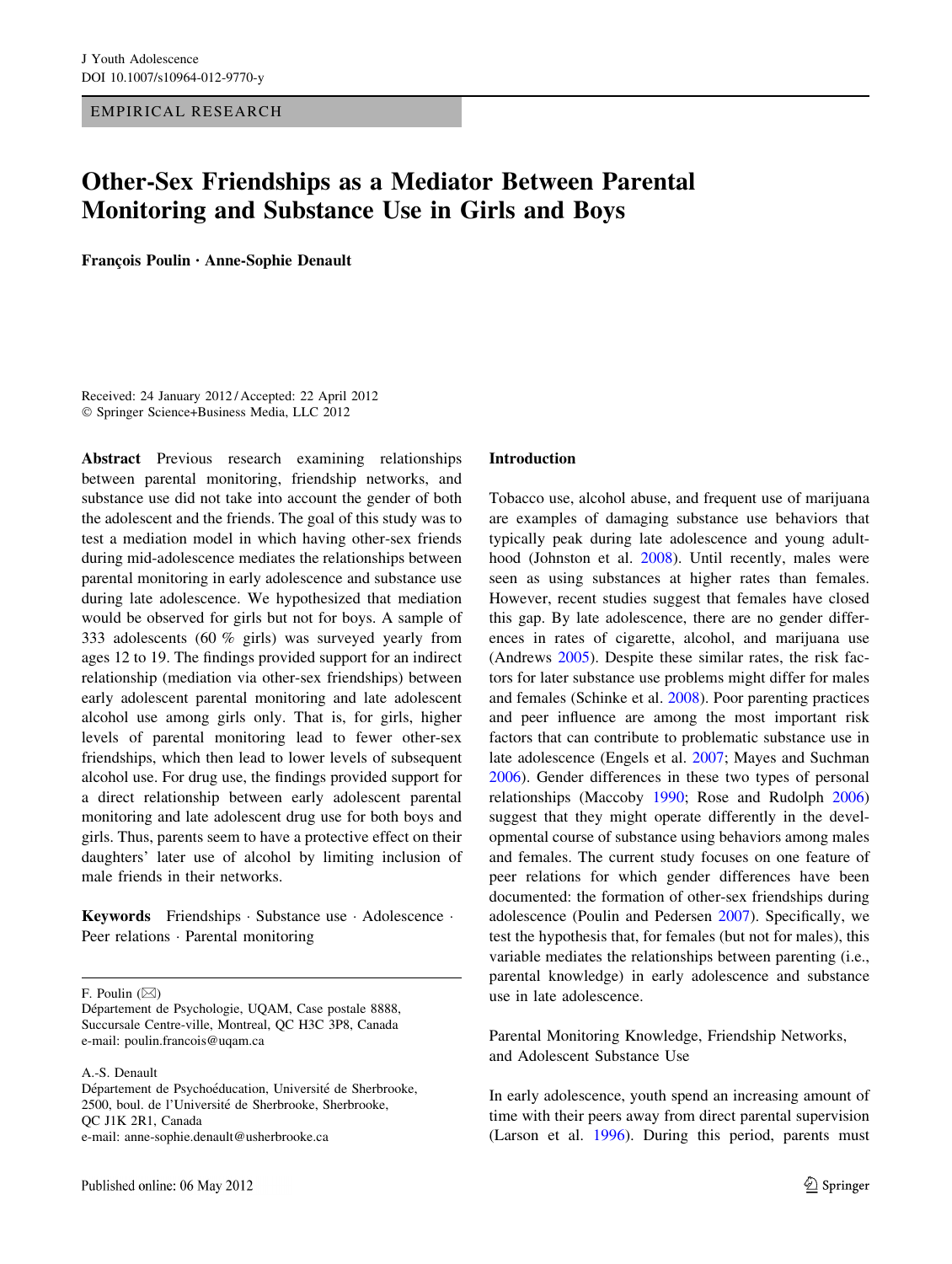monitor their child's whereabouts (i.e., keeping track of where the child is, who she/he is spending time with, and what she/he is doing when out of the house) in order to prevent exposure to risky peer contexts. Monitoring knowledge is seen as the result of this monitoring process (Hayes et al. [2003;](#page-12-0) Laird et al. [2003](#page-12-0)). A high level of monitoring knowledge indicates that parents are aware of their child's whereabouts, activities, and peer relationships.

Relationships between monitoring knowledge, adolescent substance use, and peer networks have been documented in several studies. An empirical connection between low monitoring knowledge and adolescent substance use has been found in cross-sectional (Dishion et al. [1995\)](#page-12-0) and longitudinal (Yabiku et al. [2010](#page-13-0)) studies, indicating that monitoring knowledge in early adolescence predicts lower rates of use in later adolescence. A lack of monitoring knowledge is also associated with greater involvement with peers who engage in delinquency and substance use (Brown et al. [1993;](#page-11-0) Dishion et al. [1991](#page-12-0)). Finally, research has established that having substanceusing peers can lead to both initiation and escalation in tobacco, alcohol, and marijuana use (Dishion and Owen [2002;](#page-12-0) Poulin et al. [2011](#page-13-0); Wills and Cleary [1999](#page-13-0)).

Researchers also have attempted to integrate these three constructs (i.e., monitoring knowledge, substance use, and friendships) into a broader framework that includes mediation. Specifically, the relationship between monitoring knowledge and substance use could be mediated by the child's involvement with substance-using friends. In other words, the less aware parents are of their child's activities and friends, the higher the chances that the child will become involved with friends who engage in deviant behavior. Exposure to these friends might then contribute to the child's own substance use through imitation or reinforcement mechanisms. In general, this mediation model has received empirical support in studies focusing both on adolescent substance use (Dishion et al. [1995](#page-12-0)) and delinquency (Barrera et al. [2001](#page-11-0); Chung and Steinberg [2006\)](#page-11-0). The goal of the present study is to re-examine the relationships between monitoring knowledge, friendship networks, and substance use by taking into account the gender of both the adolescent and his/her friends.

## Considering Adolescent Gender

Examining the role of gender in the development of substance use should go beyond simple tests of gender differences in risk factors and consider risk factors that could be gender specific (Andrews [2005](#page-11-0); Schinke et al. [2008](#page-13-0)). A rare illustration of this point comes from a recent study showing that relational aggression predicted later substance use for females whereas physical aggression predicted later substance use for males (Skara et al. [2008\)](#page-13-0). The idea that

the risk factors and developmental processes leading to substance use may be different for males and females also is echoed by research in the field of antisocial behavior, in which distinct developmental trajectories have been identified for each gender (Fontaine et al. [2009;](#page-12-0) Silverthorn and Frick [1999\)](#page-13-0).

In this study, we suggest that mediation models of monitoring knowledge and adolescent substance use through friendship networks should take into account gender differences in these networks. During adolescence, an important transition takes place in the gender composition of boys' and girls' friendship networks. These networks become increasingly gender-mixed (Connolly et al. [2000](#page-11-0); Feiring [1999\)](#page-12-0) and girls experience this transition earlier and at a faster pace than boys during mid-adolescence (Poulin and Pedersen [2007\)](#page-13-0). Moreover, cumulating empirical evidence indicates that, for girls, friendships with other-sex peers are associated with many forms of problem behavior during adolescence. For instance, a longitudinal study conducted with young adolescents showed that having other-sex friends predicted an increase in antisocial behavior for girls (Arndorfer and Stormshak [2008](#page-11-0)). Other studies found that, for girls, having other-sex friends was associated with delinquency (Solomon [2006](#page-13-0)), serious violence (Haynie et al. [2007\)](#page-12-0), early onset of sexual behavior (Cavanagh [2004\)](#page-11-0) and substance use (Dick et al. [2007](#page-12-0); Gaugnan [2006](#page-12-0); Malow-Iroff [2006;](#page-12-0) Mrug et al. [2011\)](#page-12-0). A study conducted with young adults revealed that women's substance use was mostly influenced by men's substance use (Andrews et al. [2002\)](#page-11-0). For adolescent boys, having other-sex friends does not seem to be associated with substance use or problem behavior (Arndorfer and Stormshak [2008;](#page-11-0) Haynie et al. [2007\)](#page-12-0).

#### Parenting, Adolescent Gender, and Gender of Friends

Research examining direct associations between parenting (e.g., supervision, management of peer relations; see Mounts [2008\)](#page-12-0) and adolescent friendships suggest that parents monitor the activities of their daughters more closely than those of their sons. Indeed, levels of monitoring knowledge are greater for female than for male children (Crouter et al. [2005](#page-11-0); Friedlander et al. [2007](#page-12-0); Pettit et al. [2001](#page-13-0); Smetana and Daddis [2002](#page-13-0); Svensson [2003](#page-13-0);Waizenhofer et al. [2004](#page-13-0)). Regarding friends, researchers usually focus on their behavioral orientation (e.g., whether they engage in delinquency or substance use), but have never specifically considered their gender. However, there are reasons to believe that, in early adolescence and later on, parents may pay attention to the gender of their child's friends, and this may be especially true for daughters. During childhood, parents see their child forming friendships almost exclusively with same-sex peers (Kovacs et al.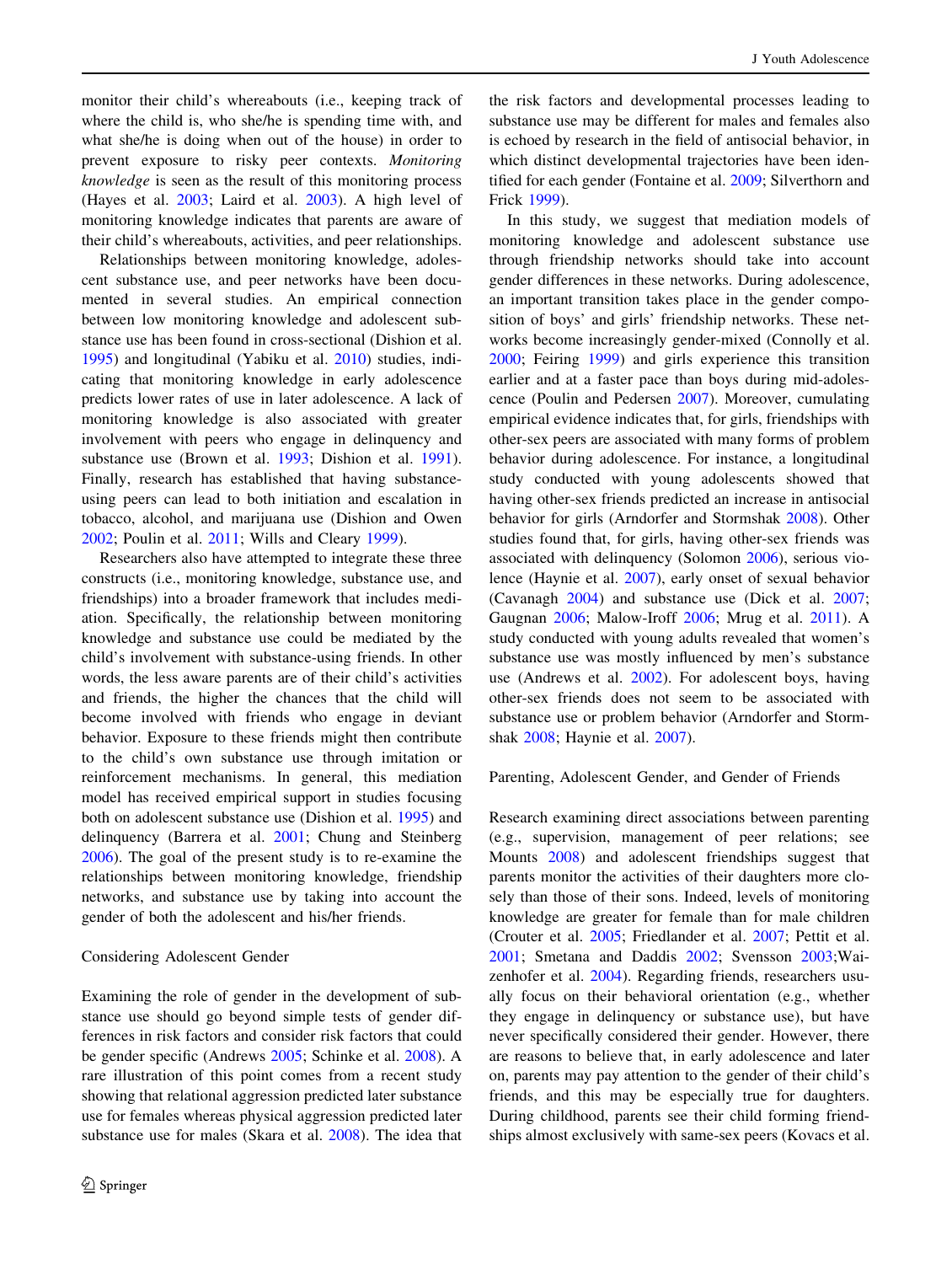[1996\)](#page-12-0). In early adolescence, parents are aware that an interest in other-sex peers eventually will emerge (Richards et al. [1998](#page-13-0)) and will translate gradually into the inclusion of other-sex friends in their child's network. Parents will most likely pay attention to these emerging friendships because they indicate changes in their child's social world, because these relationships may become significant for their child if romantic feelings develop, and because their child may eventually engage in sexual activity with these peers.

Even though this transition applies to both boys and girls, parents probably will pay greater attention to their daughter's other-sex friendships. Parents might be more reluctant to see their young daughter form friendships with boys. Given that boys initiate problem behavior (e.g., delinquency, substance use) earlier than girls, parents might see them as a source of negative influence. Moreover, the consequences of early sexual activity are more salient for girls (i.e., pregnancy) than for boys. In support of this, recent research has shown that parents monitor their daughters' romantic activities more closely than their sons' (Kan et al. [2008;](#page-12-0) Madsen [2008\)](#page-12-0).

According to developmental models (Connolly et al. [2004;](#page-11-0) Dunphy [1963\)](#page-12-0), first encounters between boys and girls often take place in mixed-sex group settings where parents are usually not present. Close parental monitoring (as reflected by monitoring knowledge) might thus result in fewer friendship formations with other-sex peers, especially for girls. In turn, as discussed earlier, a reduced number of other-sex friendships throughout adolescence might prevent girls from engaging in later substance using behaviors.

#### Current Study

The main goal of this study was to test a mediation model in which having other-sex friends during mid-adolescence mediates the relationships between monitoring knowledge in early adolescence and substance use during late adolescence. We hypothesized that the mediating effect of other-sex friends would be observed for girls only. This hypothesis is based on the idea that, in early adolescence, parents may start to pay attention to the gender of their child's friends, and this may be especially true for daughters, and also is based on studies showing that for adolescent girls, other-sex friendships are associated with problem behavior (e.g., Arndorfer and Stormshak [2008](#page-11-0); Mrug et al. [2011](#page-12-0)). In this study, two aspects of other-sex friendships will be examined as mediator: the proportion of other-sex friends in the network and the proportion of other-sex friends in the network who use of substance.

The model was tested using an 8-year longitudinal design. A normative sample of adolescent males and females was surveyed yearly from ages 12 to 19. Monitoring knowledge was measured during early adolescence (ages 12–14) because a decrease in knowledge usually accompanies the transition to adolescence (Laird et al. [2003](#page-12-0)) and because knowledge is particularly critical during this developmental period (Guilamo-Ramos et al. [2010](#page-12-0)). The gender composition of the youth's friendship networks was assessed across mid-adolescence (ages 15–17) since other-sex friendships have been found to be increasingly prevalent during this developmental period (Connolly et al. [2000](#page-11-0); Feiring [1999\)](#page-12-0). Substance use was assessed during late adolescence (ages 18–19) since substance use typically peaks during this developmental period (Johnston et al. [2008](#page-12-0)). Finally, early adolescent substance use and antisocial behaviors were controlled for because research has identified early initiation of substance use as the strongest predictor of subsequent use and abuse (Gruber et al. [1996](#page-12-0); Hawkins et al. [1997\)](#page-12-0).

#### Method

#### Participants

This longitudinal study began with 390 Grade 6 students (58 % girls; mean age  $= 12.38$  years; SD  $= 0.42$ ) enrolled in eight elementary schools in a large French-speaking school district in Canada. Parents provided written consent for their child's participation. Approximately 75 % of the available student population participated in this study. The sample was 90 % European Canadian, 3 % Haitian Canadian, 3 % Middle Eastern Canadian, 2 % Asian Canadian, and 2 % Latino Canadian. Seventy-two percent of the participants lived with both biological parents. The sample was largely middle class, with a mean family income of between \$45,000 and \$55,000 (CAN). Mothers and fathers had completed an average of  $13.10$  (SD = 2.68) and  $13.20$  $(SD = 3.20)$  years of schooling, respectively. Of the original sample, 320 participants (81 %) were still involved in the study 8 years later.

In this study, only youth with data at ages 18 or 19 were retained in the sample  $(n = 333)$ . Of these youths, all had data at age 12, 312 had data at age 13 (94 %), 267 had data at age 14 (80 %), 277 had data at age 15 (83 %), 278 had data at age 16 (83 %), 290 had data at age 17 (87 %), 308 had data at age 18 (92 %), and 318 had data at age 19 (95 %). The subsample used in the analyses  $(n = 333)$  was compared to the excluded sample ( $n = 57$ ) with respect to gender, proportion of other-sex friendships at age 12, antisocial behaviors at age 12, alcohol and cigarette use at age 12, and mothers' and fathers' education levels. The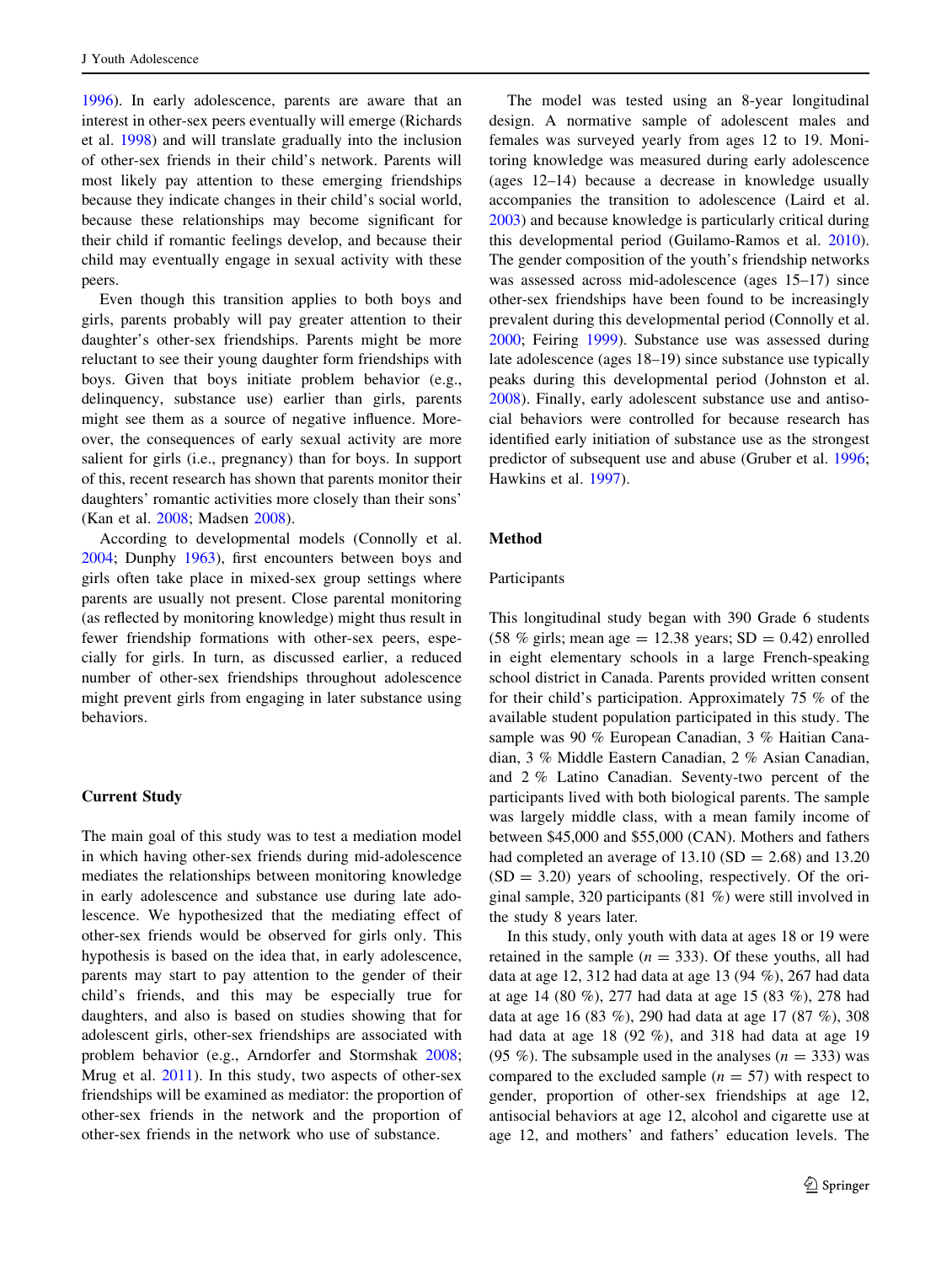only significant difference was that girls were more likely to be overrepresented in the analytic sample than in the excluded sample,  $\chi^2$  (1,  $N = 390$ ) = 4.17,  $p = .04$  (200) girls and 133 boys in the analytic sample vs. 26 girls and 31 boys in the excluded sample).

# Procedures

This longitudinal sample initially was recruited in Grade 6 following three steps. First, the project was presented to the school officials and Grade 6 teachers who agreed to be part of the study. Second, the project was described to the Grade 6 students in class by graduate research assistants. Third, the students who were interested in the project were asked to bring home to their parents a flyer and a consent form. Only the students who brought back the consent form signed by their parents were part of the study. Parents also provided written consent for their child's participation at each year of the study until the youths were 18. At ages 18 and 19, written consent was provided by the participants. In order to track the youths over the course of the longitudinal study, we used the contact information (e.g., phone, address, email) provided by the parents and later on by the participants. From age 15 onward, youths received a \$20 gift certificate (to a movie theater, music store, or sports store) for their participation at each time point. The Internal Review Board for Ethics in Research with Humans, at the first author's University, approved this study.

In elementary school (Grade 6; age 12), questionnaires were completed in the classroom. Graduate research assistants were in charge of administering the questionnaire. In high school (Grades 7–11; ages 13–17), similar procedures were followed. Again, questionnaires were completed in the school setting under the supervision of research assistants. However, participants were spread throughout more than 30 schools and, in some cases, assessments had to be conducted individually at the participant's home (approximately 10 cases per year) or questionnaires had to be sent by mail (approximately 5 cases per year). After high school (ages 18 and 19), assessments were conducted individually. In most cases, the interviews took place at the participant's home. In some cases, questionnaires were sent by mail.

#### Measures

#### Parental Knowledge in Early Adolescence (Ages 12–14)

Participants were asked to complete Kerr and Stattin's [\(2000](#page-12-0)) parental knowledge questionnaire at ages 12, 13, and 14. Using a 5-point Likert scale, children answered nine questions about their parents' knowledge of their whereabouts, activities, and peer relationships (age 12:  $M = 4.03$ , SD = 0.80; age 13:  $M = 3.88$ , SD = 0.75; age 14:  $M = 3.85$ , SD = 0.74). Internal consistency was high at each assessment (alpha  $=$  .87, .84, and .85). Values were averaged across time to achieve more stable estimates of parental knowledge. Year-to-year stability coefficients were .46 and .62.

#### Other-Sex Friendships in Mid-Adolescence (Ages 15–17)

Participants were asked to report on their friendship networks at ages 15, 16, and 17. In a first step, they were asked to write down the complete name (first and last names) of up to 10 friends. No constraints were imposed regarding the context in which these friendships took place. Friends could be from school, the neighborhood, an after-school activity, or another context. The number of friends was limited to 10 in order to be consistent with procedures used by other adolescent friendship-network researchers (e.g., Degirmencioglu et al. [1998;](#page-12-0) Kuttler et al. [1999;](#page-12-0) Ryan [2001](#page-13-0)). It should be noted that romantic partners were not included in our conceptualization of the friendship network. Researchers have emphasized the importance of distinguishing between platonic and romantic friendships in research on other-sex relationships (Furman and Shaffer [1999](#page-12-0); Sippola [1999](#page-13-0)).

In a second step, participants were asked to answer a series of questions for each of the friends named. The items included in the present study were the friend's gender, the friend's use of alcohol (yes/no) and drugs (yes/no), and the nature of the relationship. For this last question, alternatives were provided and the participant was asked to choose those which best described each relationship. For the present study, the friends who were designated by the participants as cousins, brothers/sisters, or boyfriends/ girlfriends were removed from the network and were not considered in the current analyses. These friendships represented fewer than 5 % of the total nominations. The proportion of the friendship network comprised of othersex friends was computed (age 15:  $M = .25$ , SD = 0.20; age 16:  $M = .27$ , SD = 0.20; age 17:  $M = .29$ ,  $SD = 0.21$ ). Values were averaged across time to achieve more stable estimates of the proportion of other-sex friends in the participant's network. Year-to-year stability coefficients were .57 and .55. Two other variables were also computed each year: the proportion of other-sex friends using alcohol and the proportion of other-sex friends using drugs. For each of these variables, values were averaged across time (alcohol use: age 15:  $M = .13$ , SD = 0.20; age 16:  $M = .17$ , SD = 0.21; age 17:  $M = .22$ , SD = 0.24; drug use: age 15:  $M = .12$ , SD = 0.20; age 16:  $M = .13$ , SD = 0.21; age 17:  $M = .12$ , SD = 0.21; year-to-year stability coefficients were .51 and .49 and .51 and .51 for alcohol and drug use respectively).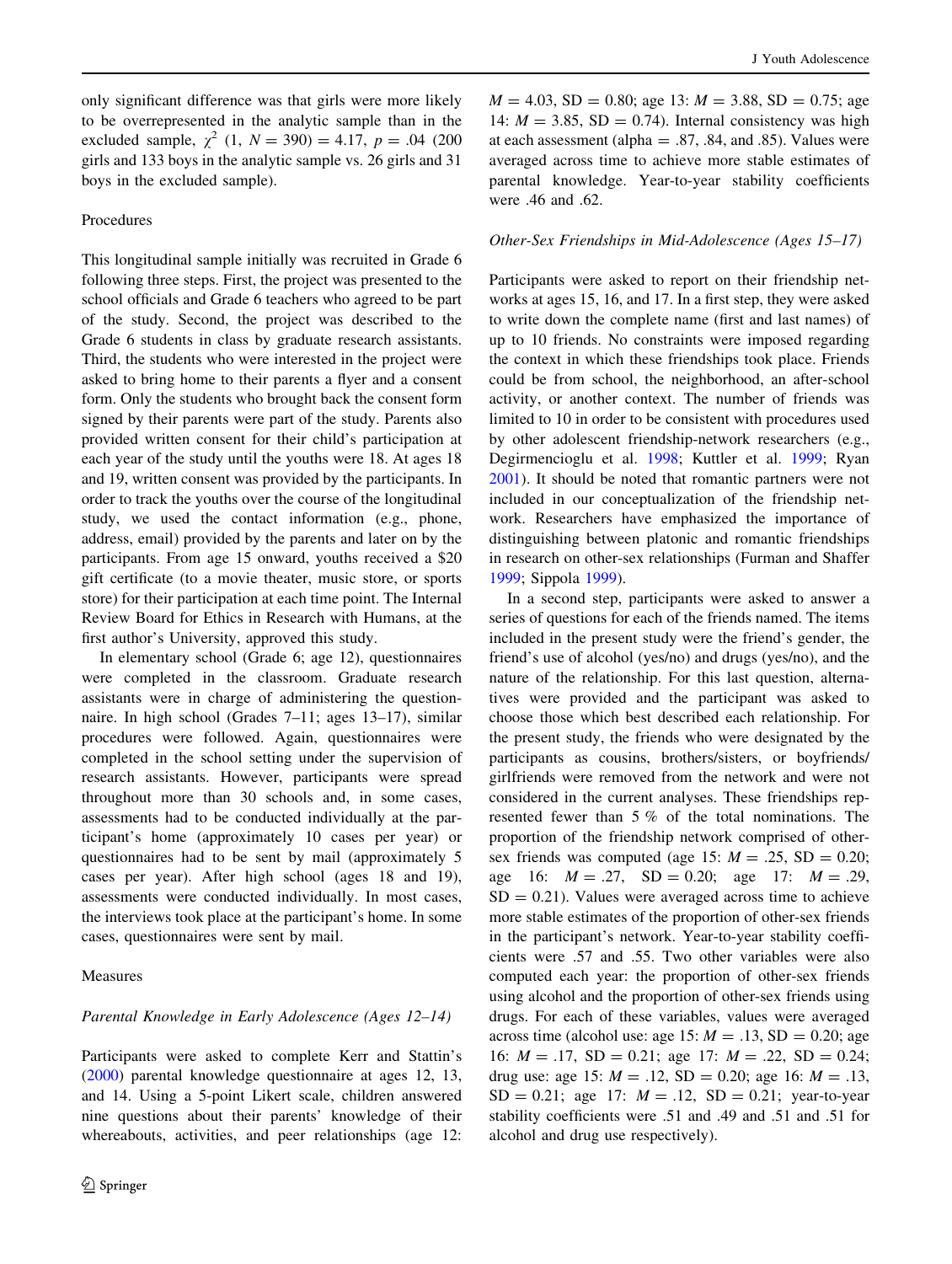#### Alcohol Use at Ages 18 and 19

Eight indicators of alcohol use taken from Dishion and Owen ([2002\)](#page-12-0) were used to create this composite score (four indicators at age 18 and 19, respectively). These variables were chosen because they were indicative of severe and problematic use. First, the adolescents were asked to recall the number of times they had consumed beer, wine, or spirits during the previous 3 months (3 items). Response options ranged from 0 (never) to 7 (2–3 times a day or more). A mean score was computed for the three items (age 18:  $M = 1.63$ , SD = 1.21; age 19:  $M = 1.90$ , SD = 1.23). Second, they were asked to report the number of drinks they usually consumed on each occasion, using a 7-point scale (less than one to six and more), separately for beer, wine, and spirits (3 items). For those who reported no use over the last 3 months, a score of 0 was attributed. A mean was calculated across the three items (age 18:  $M = 2.14$ ,  $SD = 1.38$ ; age 19:  $M = 2.17$ ,  $SD = 1.28$ ). Third, the adolescents were asked the number of times they had ever consumed five drinks in a row, using a 4-point scale (never to *more than twice*; 1 item; age 18:  $M = 1.41$ , SD = 1.28; age 19:  $M = 1.82$ , SD = 1.66). Fourth, they were asked to report on a series of questions assessing alcohol intoxication (no  $= 0$ /yes  $= 1$ ; 7 items): (a) "Have you ever tried to stop using alcoholic beverages and found you couldn't?'' (b) ''Have you ever been drunk at school or at work?'' (c) ''Have you ever been drunk in a public place?'' (d) ''Have you ever had problems at school or at work because of alcohol?'' (e) ''Have you ever passed out from drinking?" (f) "Have you ever thrown up from drinking?" (g) ''Have you ever lost or broken things because you were drinking?'' An average score was computed for these seven items (age 18:  $M = 0.19$ , SD = 0.18; age 19:  $M = 0.22$ ,  $SD = 0.20$ ). The composite score for *alcohol use at ages* 18 and 19 was formed by standardizing and averaging these eight indicators ( $\alpha = .88$ ).

## Drug Use at Ages 18 and 19

Twelve indicators of drug use taken from Dishion and Owen [\(2002](#page-12-0)) were used to create this composite score (six indicators at age 18 and 19, respectively). These variables were chosen because they were indicative of severe and problematic use. First, the adolescents were asked to recall the number of times they had consumed marijuana during the previous 3 months. Response options ranged from 0 (never) to  $7$  (2–3 times a day or more) (1 item; age 18:  $M = 1.17$ , SD = 2.01; age 19:  $M = 1.36$ , SD = 2.24). Second, they were asked to recall the average number of joints smoked on each occasion. Response options ranged from 1 (1–2 puffs) to 6 (more than 2 joints) (1 item; age 18:  $M = 0.82$ , SD = 1.44; age 19:  $M = 0.86$ , SD = 1.47). For

those who reported no use over the last 3 months, a score of 0 was attributed. Third, the adolescents were asked to report on problems related to marijuana use (4 items;  $no = 0/yes = 1$ : (a) "When you use marijuana, do you get high?,'' (b) ''Have you ever tried to stop using marijuana and found you couldn't?," (c) "Have you ever gone to school or work while high on marijuana?,'' (d) Have you ever had any problems related to school or work because of marijuana?.'' An average score was computed for these four items (4 items; age 18:  $M = 0.13$ , SD = 0.22; age 19:  $M = 0.13$ , SD = 0.23). Fourth, the adolescents were asked to report on the number of hard drugs taken in the previous 3 months (1 item; sum of six drugs such as cocaine or crack, heroin, speed, LSD, and mescaline; age 18:  $M = 0.11$ , SD = 0.40; age 19:  $M = 0.11$ , SD = 0.40). Fifth, they were asked to report on the average frequency of hard drug use during the previous 3 months (1 item; age 18:  $M = 0.18$ , SD = 0.76; age 19:  $M = 0.22$ , SD = 0.85). Sixth, they were asked to report on problems related to hard drug use using the same items described earlier for marijuana use (4 items; age 18:  $M = 0.06$ , SD = 0.16; age 19:  $M = 0.06$ , SD = 0.17). A composite score for *drug use* at ages 18 and 19 was formed by standardizing and averaging these 12 indicators ( $\alpha = .87$ ).

## Control Variables

#### Substance Use at Age 12

Use of alcohol was measured using a 14-point self-report item asking how many drinks of alcohol the participant had had in the previous month. Responses were given on a 14-point scale ranging from "0 drinks" to "41 drinks or more.'' Given that this variable was not normally distributed, it was coded "0" for no use and "1" for use (81 and 19 %, respectively). Use of tobacco was measured using a self-report item asking how many cigarettes the participant had smoked in the previous month. Responses were given on a 24-point scale starting with number of cigarettes (range of ''0 cigarettes'' to ''9 cigarettes'') and increasing to number of packs of cigarettes (range of ''half a pack'' to ''31 packs or more''). Given that this variable was not normally distributed, it was coded "0" for no use and "1" for use (87 and 13 %, respectively).

#### Antisocial Behaviors at Age 12

Three indicators of antisocial behavior were used to create this composite score: (a) self-report, (b) teacher ratings, and (c) peer nominations. For self-reported antisocial behaviors, a modified version of a previously developed youth antisocial behavior scale was used (Metzler et al. [1998](#page-12-0)). The adolescents were asked to report on 16 items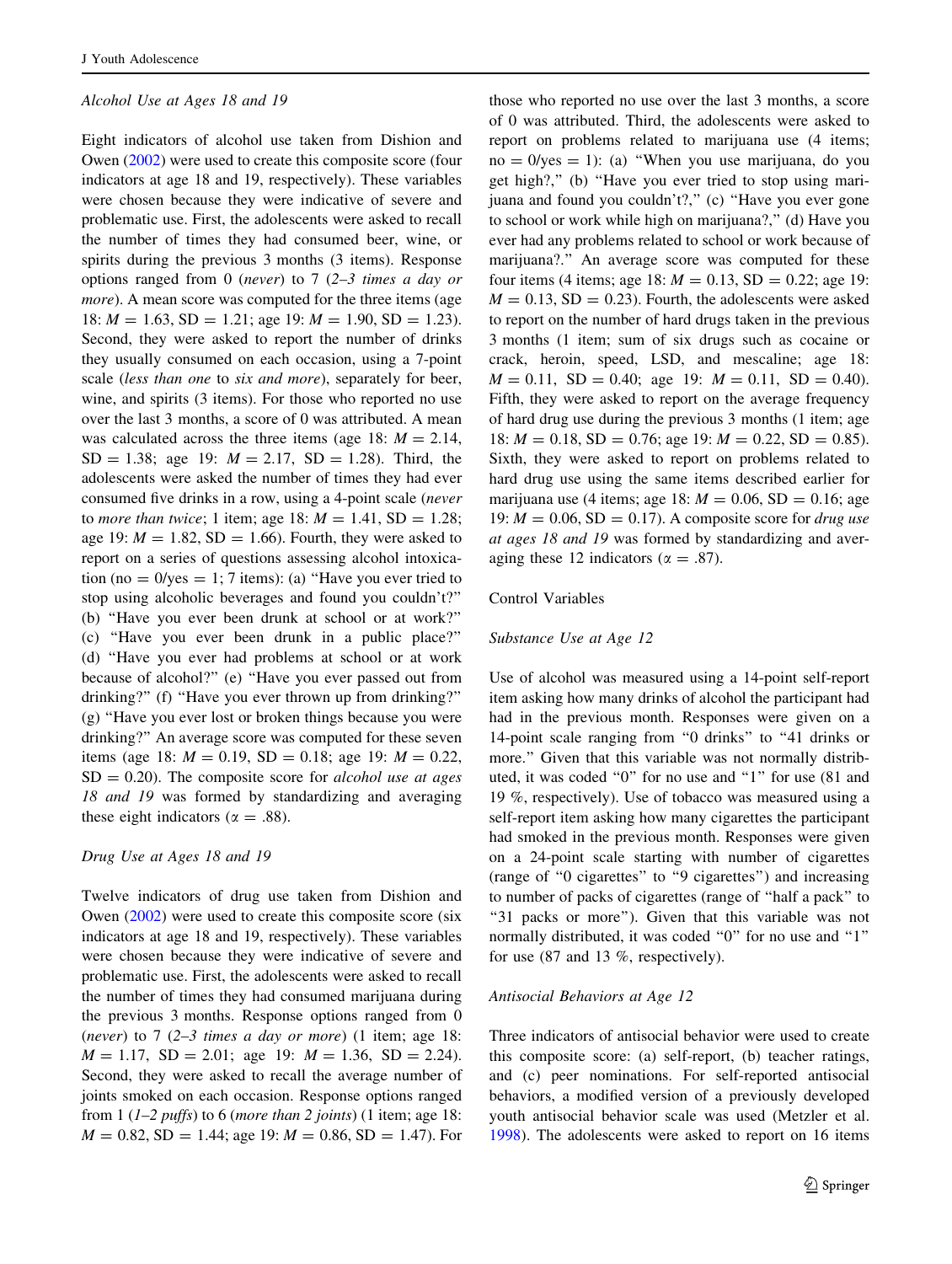rated on a 6-point Likert scale ranging from 1 (never) to 6 (more than 10 times). Examples of items included lying to parents, vandalizing public property, stealing, and fighting at school. A mean was calculated across the 16 items  $(M = 1.43, SD = 0.53; \alpha = .83)$ . The teacher rating scale of antisocial behaviors was comprised of 10 items including Dodge and Coie's ([1987\)](#page-12-0) 6-item proactive/reactive aggression scale as well as four other indicators of antisocial behavior. Response options ranged from 1 (never) to 5 (almost always). A mean was calculated across the 10 items ( $M = 1.62$ , SD = 0.75;  $\alpha = .95$ ). Peer nominations of antisocial behavior were collected using five items from the Revised Class Play scale (Masten et al. [1985](#page-12-0)). Examples of items included ''Gets into a lot of fights,'' and ''Hits and pushes others around.'' The names of students whose parents provided written permission for them to participate as respondents in the study were listed on an alphabetical roster given to all participants. With the help of this roster, participants were asked to select up to three peers who best fit each behavioral descriptor. The participants' scores for each item were obtained by summing up the nominations received from their classmates. These scores were then transformed into z scores within each classroom, and a total score was obtained by computing the mean of the 5 items  $(M = -0.03, SD = 0.89; \alpha = .90)$ . The composite score for antisocial behaviors was formed by standardizing and averaging the self-report, teacher ratings, and peer nominations (correlations from .38 to .51;  $\alpha = .70$ ).

## Analytical Strategy

A series of structural equation models (SEM) was conducted to test the hypothesized mediation pathway that links early adolescent parenting to late adolescent substance use behavior through middle adolescent other-sex friendships. Models were tested separately for alcohol and drug use. All analyses were conducted using Mplus 5.0 (Muthén and Muthén [2008\)](#page-12-0). In this statistical package,

missing data (1.4 %) were handled with a full information maximum likelihood procedure.

The tested model appears in Fig. 1. As can be seen from this figure, a substance use outcome in late adolescence was predicted by parental knowledge in early adolescence (total effect: path  $c$ ). In addition, the proportion of othersex friendships in middle adolescence was predicted by early parental knowledge (path a), which predicted a substance use outcome in late adolescence (path b). Early parental knowledge and late adolescent substance use outcomes were also regressed on age 12 control variables (antisocial behaviors and a corresponding age 12 substance use variable: alcohol use for late adolescent alcohol use and cigarette use for late adolescent drug use). In each model, the paths between early antisocial behaviors and adolescent substance use and middle adolescent other-sex friendships were not specified based on our hypothesis that other-sex friendships pose a risky context for substance use rather than that substance use leads to involvement in other-sex friendships. Estimating these paths allowed us to test the hypothesized mediation pathway (indirect effect: ab), i.e., that early parenting characteristics predict involvement in other-sex friendships, which then predict substance use problems, particularly among girls. It should be noted that the direct effect (path  $c'$ ) can be expressed as the difference between the total effect (path  $c$ ) and the indirect effect (*ab*), that is,  $c' = c - ab$ . We used the Sobel test with bootstrapping  $(n = 5,000)$  to assess the significance of the indirect effect (ab), or to test mediation (Preacher and Hayes [2004](#page-13-0)). The confidence intervals of the Sobel tests are also reported. As a first step, we tested whether the mediated models provided a significant improvement in fit over the unmediated models using nested models and Chisquare difference tests. In all cases, the mediated models provided a significant improvement in fit over the unmediated models.

To verify for gender differences, each model was first tested with all paths unconstrained across the two groups.



Fig. 1 Mediation of the association between early adolescent parental knowledge and late adolescent substance use by middle adolescent othersex friendships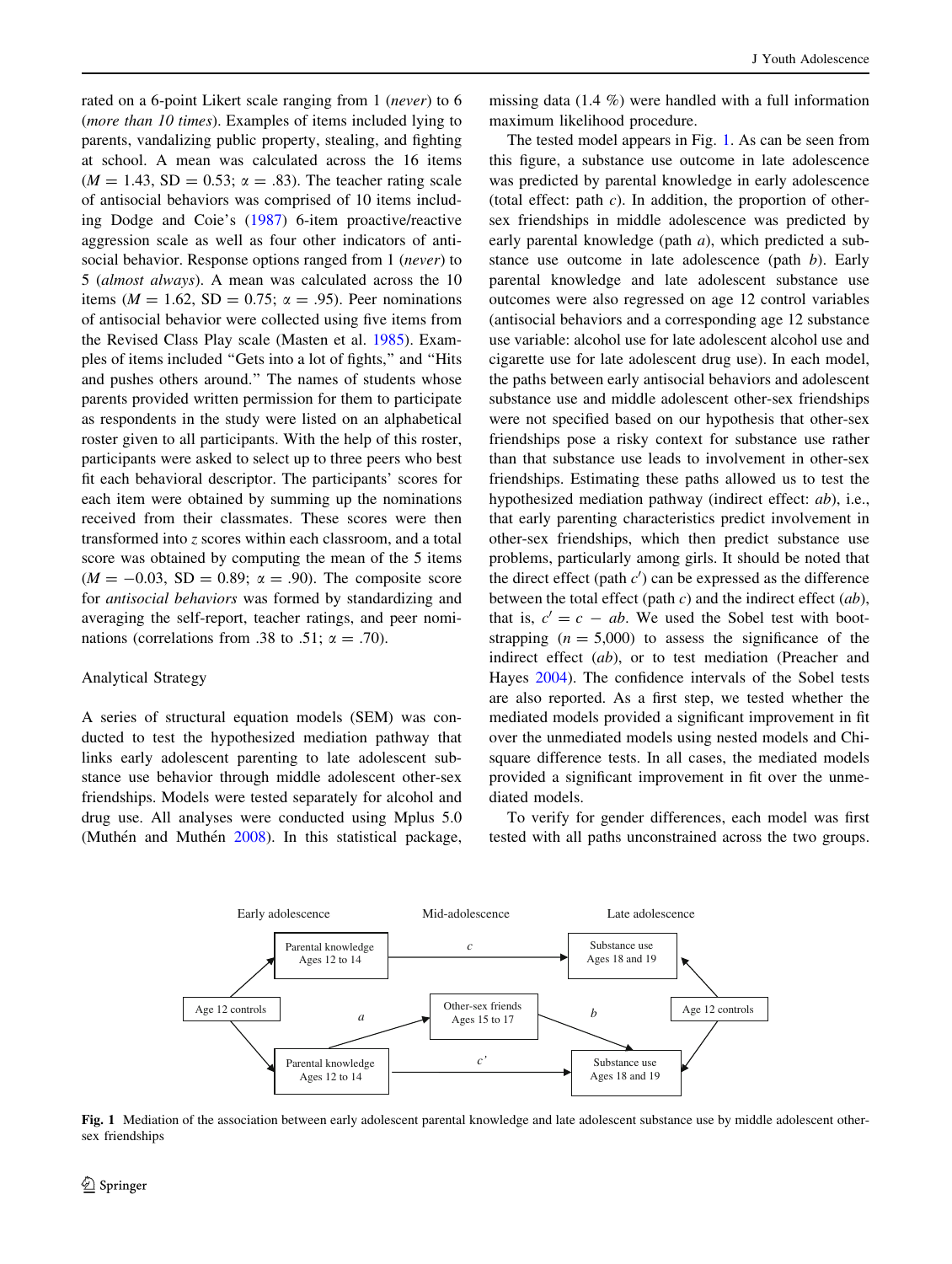Second, each model was tested where all paths were constrained to be equal across gender. The resulting Chisquare difference was then examined to see whether each model significantly differed by gender or not. To test for gender differences on the mediation pathway more specifically (ab), the Wald test of parameter constraints was used in both models. In addition, in the case of a significant mediating effect of the proportion of other-sex friendships in middle adolescence on the link between early adolescent parenting and late adolescent substance use behavior, the proportions of other-sex friends using alcohol or drugs were also examined as potential mediators, using the same steps as described above.

## Results

#### Descriptive Analyses

Means, standard deviations, and correlations between parental knowledge, the proportion of other-sex friends and substance (alcohol and drug) use are presented, separately for boys and girls, in Table 1. As shown in this table, parental knowledge in early adolescence was negatively associated with the proportion of other-sex friendships in mid-adolescence (as well as the proportion of other-sex friends using alcohol and drugs) and with both outcomes in late adolescence among girls. Among boys, the same was true except for the correlation between parental knowledge and the proportion of other-sex friendships (as well as the proportion of other-sex friends using alcohol and drugs). It can also be observed that alcohol and drug use in late adolescence were correlated at .53 and .48 among boys and girls, respectively. For covariates, antisocial behaviors were negatively and significantly associated with parental knowledge and positively and significantly linked to outcomes among both boys and girls.

Gender differences in the variables of interest were also examined. Results revealed that boys showed higher levels of antisocial behaviors at age 12 and higher levels of drug use at ages 18 and 19 than girls  $(t(331) = -6.84, p < .001;$  $t(331) = -2.31$ ,  $p = .02$ ). However, girls had a higher proportion of other-sex friends in their friendship networks in mid-adolescence than boys  $(t(311) = 3.88, p < .001)$ . This was also true for the proportion of other-sex friends using alcohol and drugs (alcohol:  $t(311) = 4.81$ ,  $p < .001$ ; drugs:  $t(311) = 5.17$ ,  $p < .001$ ). There were no gender differences concerning parental knowledge in early adolescence. In studies using the same scale with older adolescents, levels of parental knowledge were higher for girls (see Kerr and Stattin [2000](#page-12-0)). There were also no gender differences regarding alcohol use in late adolescence and regarding alcohol and drug use at age 12.

#### Mediation Models

#### Alcohol Use at Ages 18 and 19

First, overall gender differences were tested on the alcohol use model. The constrained and freed gender pathways were compared and indicated a significant overall gender difference  $(\Delta \chi^2(7) = 21.94, p < .01)$ . Consequently, the final model was tested with freely estimated paths across gender.

Results for the models testing the mediation pathway linking early adolescent parenting to late adolescent alcohol use through middle adolescent other-sex friendships appear, separately for boys and girls, in Table [2.](#page-7-0) The twogroup model was a good fit to the data ( $\chi^2(4) = 2.53$ ,  $p = .64$  [girls = 1.60; boys = .93], CFI/TLI = 1.00/1.01,

Table 1 Descriptive statistics for parental knowledge, proportion of other-sex friendships, and alcohol and drug use

|                                                     |         | 2                        | 3                        | $\overline{4}$           | 5      | 6                        | 7       |
|-----------------------------------------------------|---------|--------------------------|--------------------------|--------------------------|--------|--------------------------|---------|
| Antisocial behaviors (age 12)                       |         | $-.35*$                  | $-.01$                   | .14                      | .06    | $.27*$                   | $.19*$  |
| Parental knowledge (ages 12–14)                     | $-.51*$ | $\overline{\phantom{0}}$ | $-.08$                   | $-.15$                   | $-.02$ | $-.22*$                  | $-.37*$ |
| $%$ of other-sex friends (ages 15–17)               | $.14*$  | $-.17*$                  | $\overline{\phantom{0}}$ | $.70*$                   | $.50*$ | $-.03$                   | $-.01$  |
| $%$ of other-sex friends using alcohol (ages 15–17) | $.25*$  | $-.25*$                  | $.77*$                   | $\overline{\phantom{0}}$ | $.67*$ | $.22*$                   | .11     |
| $%$ of other-sex friends using drugs (ages 15–17)   | $.33*$  | $-.32*$                  | $.64*$                   | $.80*$                   | —      | $.24*$                   | $.22*$  |
| Alcohol use (ages $18-19$ )                         | $.29*$  | $-.30*$                  | $.35*$                   | $.46*$                   | $.50*$ | $\overline{\phantom{0}}$ | $.53*$  |
| Drug use (ages $18-19$ )                            | $.35*$  | $-.35*$                  | $.23*$                   | $.34*$                   | $.46*$ | $.48*$                   |         |
| $M$ girls                                           | $-.242$ | 3.96                     | .297                     | .211                     | .159   | $-.051$                  | $-.050$ |
| SD girls                                            | .574    | .631                     | .175                     | .186                     | .187   | .696                     | .623    |
| $M$ boys                                            | .378    | 3.86                     | .222                     | .115                     | .061   | .104                     | .127    |
| SD boys                                             | .934    | .662                     | .155                     | .145                     | .118   | .796                     | .725    |

 $%$  = proportion. Correlations for girls are below the diagonal (n = 200); correlations for boys are above the diagonal (n = 133)  $* p < .05$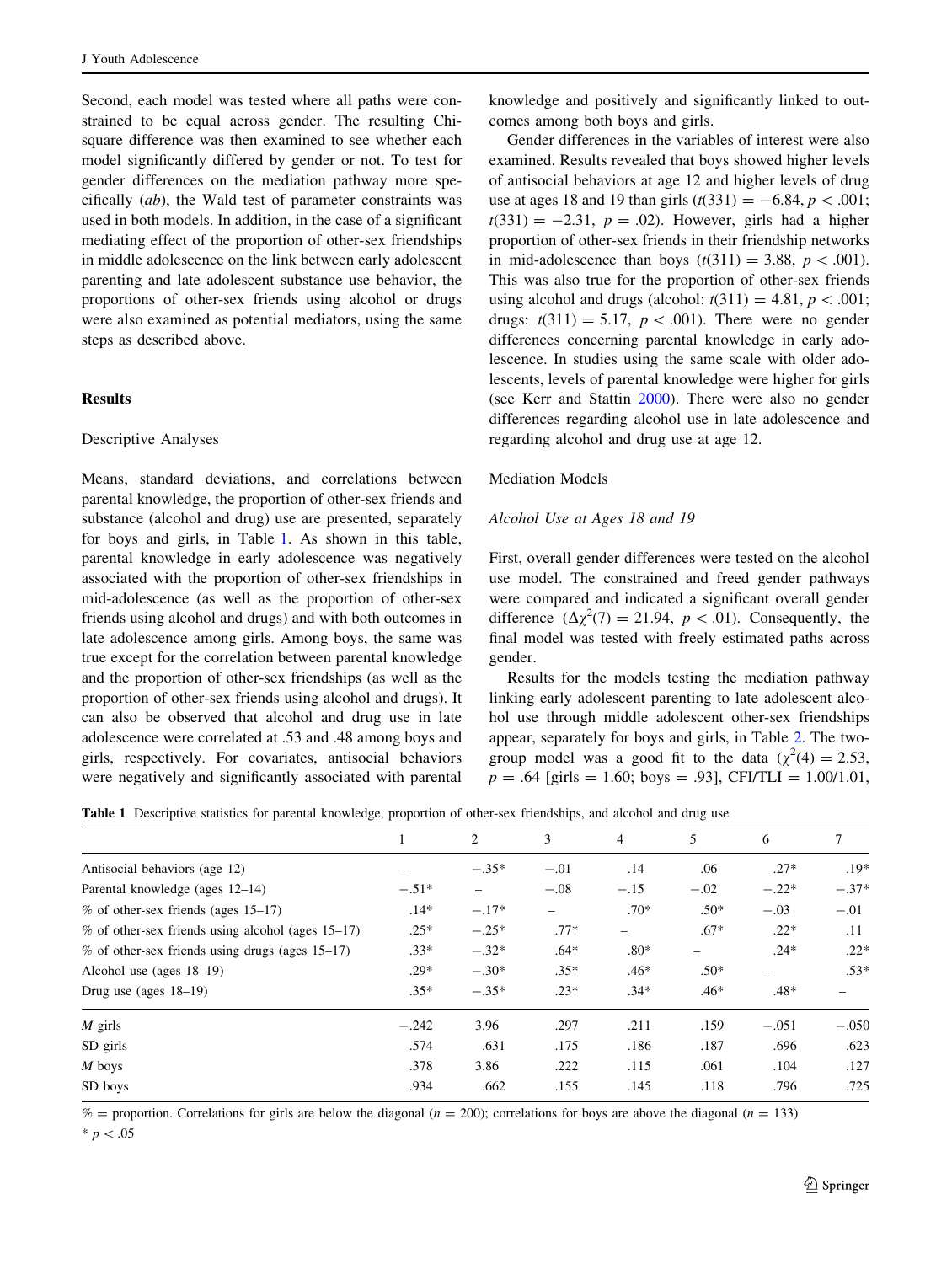<span id="page-7-0"></span>Table 2 Results of the mediation models for alcohol use in late adolescence

|                                                                      | b      | SE      | $\mathcal{Z}$ | $\boldsymbol{p}$ | $\beta$ | $CI$ for $b$   |
|----------------------------------------------------------------------|--------|---------|---------------|------------------|---------|----------------|
| Girls $(n = 200)$                                                    |        |         |               |                  |         |                |
| Covariates                                                           |        |         |               |                  |         |                |
| Antisocial behaviors, age $12 \rightarrow$ parental knowledge        | $-.51$ | .09     | $-5.82$       | .001             | $-.46$  | $[-.68, -.34]$ |
| Alcohol use, age $12 \rightarrow$ parental knowledge                 | $-.22$ | .11     | $-1.99$       | .046             | $-.13$  | $[-.43, -.00]$ |
| Antisocial behaviors age $12 \rightarrow$ alcohol use ages 18 and 19 | .18    | .11     | 1.64          | .101             | .15     | $[-.03, .39]$  |
| Alcohol use, age $12 \rightarrow$ alcohol use, ages 18 and 19        | .03    | .15     | 0.18          | .857             | .02     | $[-.27, .32]$  |
| Model                                                                |        |         |               |                  |         |                |
| Parental knowledge $\rightarrow$ other-sex friends ( <i>a</i> )      | $-.05$ | .02     | $-2.32$       | .020             | $-.18$  | $[-.09, -.01]$ |
| Other-sex friends $\rightarrow$ alcohol use, ages 18 and 19 (b)      | 1.20   | .27     | 4.40          | .001             | .31     | [.67, 1.74]    |
| Parental knowledge $\rightarrow$ alcohol use, ages 18 and 19 (c')    | $-.19$ | .10     | $-1.91$       | .056             | $-.18$  | $[-.39, .01]$  |
| Indirect effect (ab)                                                 | $-.06$ | .03     | $-2.05$       | .041             | $-.05$  | $[.12, -.00]$  |
| <i>Boys</i> $(n = 133)$                                              |        |         |               |                  |         |                |
| Covariates                                                           |        |         |               |                  |         |                |
| Antisocial behaviors, age $12 \rightarrow$ parental knowledge        | $-.21$ | .06     | $-3.77$       | .001             | $-.30$  | $[-.33, -.10]$ |
| Alcohol use, age $12 \rightarrow$ parental knowledge                 | $-.24$ | .16     | $-1.52$       | .129             | $-.14$  | $[-.54, .07]$  |
| Antisocial behaviors age $12 \rightarrow$ alcohol use ages 18 and 19 | .15    | .08     | 1.83          | .068             | .17     | $[-.01, .30]$  |
| Alcohol use, age $12 \rightarrow$ alcohol use, ages 18 and 19        | .37    | .16     | 2.31          | .021             | .18     | [.06, .67]     |
| Model                                                                |        |         |               |                  |         |                |
| Parental knowledge $\rightarrow$ other-sex friends (a)               | $-.02$ | .02     | $-0.82$       | .413             | $-.08$  | $[-.06, .02]$  |
| Other-sex friends $\rightarrow$ alcohol use, ages 18 and 19 (b)      | $-.26$ | .46     | $-0.58$       | .562             | $-.06$  | $[-1.16, .63]$ |
| Parental knowledge $\rightarrow$ alcohol use, ages 18 and 19 (c')    | $-.15$ | $.12\,$ | $-1.24$       | .214             | $-.12$  | $[-.38, .08]$  |
| Indirect effect (ab)                                                 | .01    | .02     | 0.33          | .745             | .00     | $[-.02, .03]$  |

 $CI = 95 %$  confidence intervals

RMSEA = .00, 90 % CIs  $[.00, .09]$ . Variables in the model explained 20 and 10 % of the variance of alcohol use at ages 18 and 19 for girls and boys respectively. As can be seen from the upper part of Table 2, the indirect effect (ab) is significant for girls but not for boys. To further test gender differences on the indirect pathway, the Wald test of parameter constraints was used and revealed a significant difference between boys and girls,  $\chi^2(1, N =$  $333$ ) = 4.96,  $p = 0.02$ . Consequently, model for girls found support for an indirect relationship (via other-sex friendships) between early parental knowledge and late alcohol use (ab). Parental knowledge from ages 12 to 14 negatively predicted involvement in other-sex friendships from ages 15 to 17  $(a)$ , which positively predicted alcohol use at ages 18 and 19 (b). For boys, none of the paths were significant  $(a, b, c')$ , suggesting no associations between the variables in the mediation model.

Given that the mediating effect was significant, further analyses examined the proportion of other-sex friends who used alcohol as a potential mediator. First, overall gender differences were tested and results indicated a significant difference  $(\Delta \chi^2(7) = 15.54, p < .05)$ . Consequently, this model was tested with freely estimated paths across gender.

Results for this model are presented separately for boys and girls in Table [3](#page-8-0) (for parsimony, the pathways involving

control variables are not reported, even though they were included in the tested model). The two-group model was an adequate fit to the data  $(\chi^2(4) = 9.80, p =$ .04  $[girls = 5.73; boys = 4.08]$ , CFI/TLI = .97/.86, RMSEA = .09, 90 % CIs  $[0.01, 0.17]$ . Variables in the model explained 25 and 13 % of the variance of alcohol use at ages 18 and 19 for girls and boys, respectively. As can be seen in Table  $3$ , the indirect effect  $(ab)$  is significant for girls but not for boys. To further test gender differences on the indirect pathway, the Wald test of parameter constraints was used and revealed a significant difference between boys and girls,  $\chi^2(1, N = 333) = 3.93, p = .047$ . Consequently, model for girls found support for an indirect relationship (via other-sex friends' alcohol use) between early parental knowledge and late alcohol use (ab). Parental knowledge from ages 12 to 14 negatively predicted involvement in friendships with other-sex friends using alcohol from ages 15 to 17  $(a)$ , which positively predicted alcohol use at ages 18 and 19 (b). For boys, none of the paths were significant  $(a, b, c')$  (Fig. [2](#page-8-0)).

#### Drug Use at Ages 18 and 19

First, overall gender differences were tested on the drug use model. The constrained and freed gender pathways were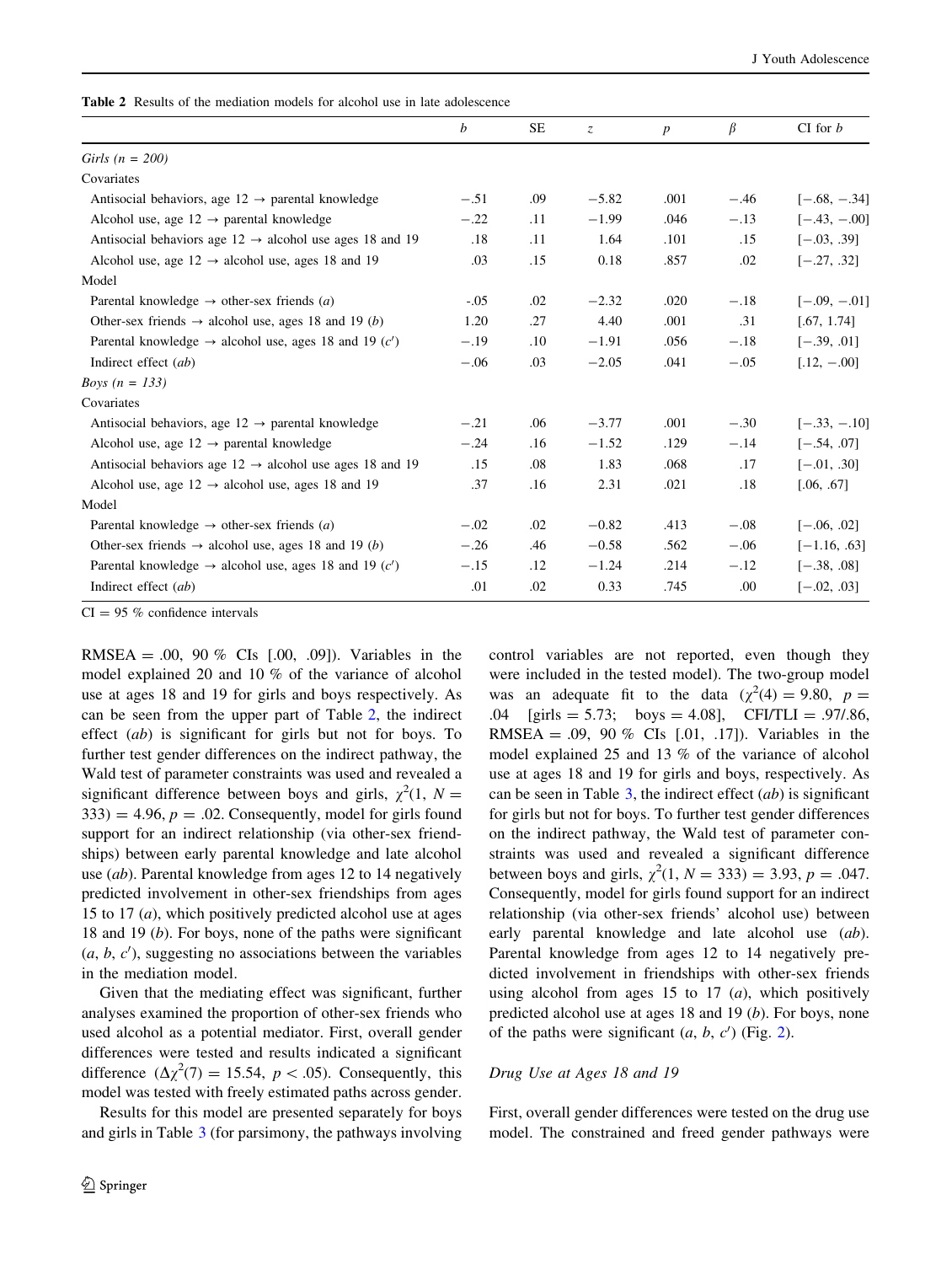<span id="page-8-0"></span>

|  | <b>Table 3</b> Results of the mediation models for drug use in late adolescence |  |  |  |  |  |  |  |  |  |
|--|---------------------------------------------------------------------------------|--|--|--|--|--|--|--|--|--|
|--|---------------------------------------------------------------------------------|--|--|--|--|--|--|--|--|--|

|                                                                     | b       | <b>SE</b> | $\mathcal{Z}$ | $\boldsymbol{p}$ | $\beta$ | $CI$ for $b$    |
|---------------------------------------------------------------------|---------|-----------|---------------|------------------|---------|-----------------|
| Girls $(n = 200)$                                                   |         |           |               |                  |         |                 |
| Covariates                                                          |         |           |               |                  |         |                 |
| Antisocial behaviors, age $12 \rightarrow$ parental knowledge       | $-.50$  | $.10\,$   | $-5.08$       | .001             | $-.46$  | $[-.69, -0.31]$ |
| Cigarette use, age $12 \rightarrow$ parental knowledge              | $-.18$  | .15       | $-1.22$       | .223             | $-.09$  | $[-.47, .11]$   |
| Antisocial behaviors, age $12 \rightarrow$ drug use, ages 18 and 19 | .29     | .13       | 2.19          | .029             | .27     | $[-.03, .56]$   |
| Cigarette use, age $12 \rightarrow$ drug use, ages 18 and 19        | $-.19$  | .14       | $-1.34$       | .179             | $-.10$  | $[-.46, .09]$   |
| Model                                                               |         |           |               |                  |         |                 |
| Parental knowledge $\rightarrow$ other-sex friends ( <i>a</i> )     | $-.05$  | .02       | $-2.25$       | .024             | $-.17$  | $[-.09, -.01]$  |
| Other-sex friends $\rightarrow$ drug use, ages 18 and 19 (b)        | .56     | .24       | 2.30          | .021             | .16     | [.08, 1.04]     |
| Parental knowledge $\rightarrow$ drug use, ages 18 and 19 (c')      | $-.21$  | .08       | $-2.54$       | .011             | $-.22$  | $[-.38, -.05]$  |
| Indirect effect (ab)                                                | $-.03$  | .02       | $-1.42$       | .156             | $-.03$  | $[-.06, .01]$   |
| <i>Boys</i> $(n = 133)$                                             |         |           |               |                  |         |                 |
| Covariates                                                          |         |           |               |                  |         |                 |
| Antisocial behaviors, age $12 \rightarrow$ parental knowledge       | $-.23$  | .06       | $-3.73$       | .001             | $-.33$  | $[-.36, -.11]$  |
| Cigarette use, age $12 \rightarrow$ parental knowledge              | $-.10$  | .16       | $-0.59$       | .556             | $-.05$  | $[-.42, .22]$   |
| Antisocial behaviors, age $12 \rightarrow$ drug use, ages 18 and 19 | .01     | .07       | .10           | .919             | .01     | $[-.13, .15]$   |
| Cigarette use, age $12 \rightarrow$ drug use, ages 18 and 19        | .41     | .21       | 1.92          | .055             | .19     | $[-.01, .83]$   |
| Model                                                               |         |           |               |                  |         |                 |
| Parental knowledge $\rightarrow$ other-sex friends ( <i>a</i> )     | $-.02$  | .02       | $-0.84$       | .403             | $-.08$  | $[-.06, .03]$   |
| Other-sex friends $\rightarrow$ drug use, ages 18 and 19 (b)        | $-.20$  | .36       | $-0.56$       | .573             | $-.04$  | $[-.90, .50]$   |
| Parental knowledge $\rightarrow$ drug use, ages 18 and 19 (c')      | $-.380$ | .13       | $-2.98$       | .003             | $-.34$  | $[-.62, -.13]$  |
| Indirect effect (ab)                                                | .00     | .01       | 0.31          | .754             | .00.    | $[-.02, .03]$   |

 $CI = 95\%$  confidence intervals



Fig. 2 Tested model of the mediated effect of the proportion of other-sex friendships on the association between parental knowledge and adolescents' alcohol use. Note  $N = 333$ ; Girls = 200,

compared and indicated a significant overall gender difference  $(\Delta \chi^2(7) = 23.52, p < .01)$ . Consequently, the final model was tested with freely estimated paths across gender.

Results for the models testing the mediation pathway linking early adolescent parenting to late adolescent drug use through middle adolescent other-sex friendships appear, separately for boys and girls, in Table [4.](#page-9-0) The twogroup model was a good fit to the data ( $\chi^2(4) = 2.62$ ,  $p = .62$  [girls = 2.45; boys = .16], CFI/TLI = 1.00/1.04, RMSEA = .00, 90 % CIs [.00, .10]). Variables in the

Boys = 133. AB Antisocial behaviors. Path values are standardized. Path values for boys appear in brackets.  $\frac{1}{p}$  < .10;  $\frac{*p}{ }$  < .05; \*\*p $< .01$ ; \*\*\*p $< .001$ 

model explained 19 and 18 % of the variance of drug use at ages 18 and 19 for girls and boys respectively. As can be seen from Table [4](#page-9-0), the indirect effect  $(ab)$  was not significant for both boys and girls. Parental knowledge in early adolescence negatively predicted drug use in late adolescence for both boys and girls. In addition, for girls, as opposed to boys, early parental knowledge negatively predicted involvement in other-sex friendships in middle adolescence  $(a)$ , which positively predicted drug use in late adolescence (b). Yet, even though all the paths in the model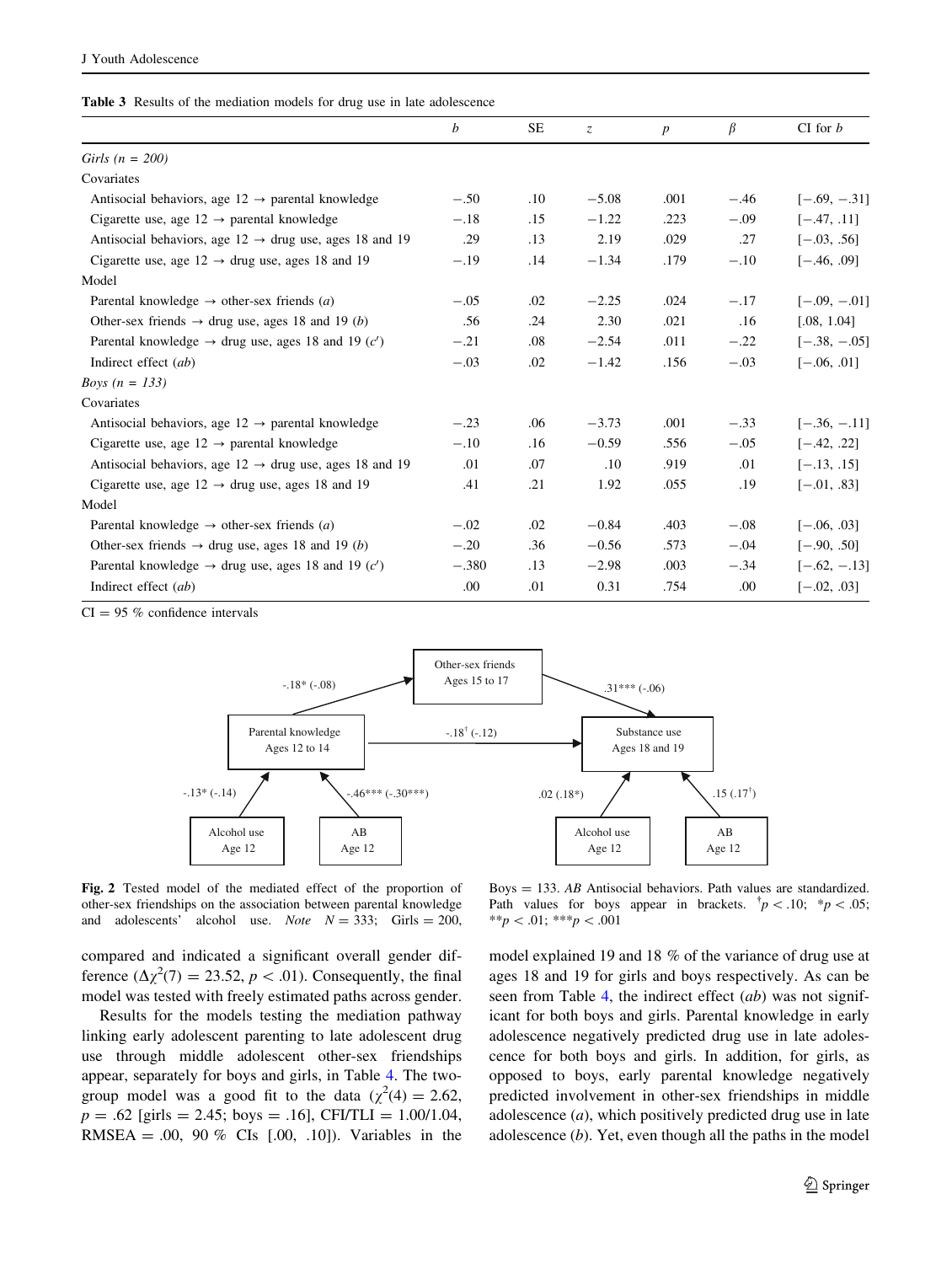<span id="page-9-0"></span>Table 4 Results of the mediation models examining other-sex friends' alcohol use

|                                                                   | b      | SE. | $Z_{\rm c}$ | $\boldsymbol{p}$ | β      | $CI$ for $b$   |  |  |
|-------------------------------------------------------------------|--------|-----|-------------|------------------|--------|----------------|--|--|
| Girls $(n = 200)$                                                 |        |     |             |                  |        |                |  |  |
| Parental knowledge $\rightarrow$ other-sex friends ( <i>a</i> )   | $-.08$ | .02 | $-3.37$     | .001             | $-.26$ | $[-.12, -.03]$ |  |  |
| Other-sex friends $\rightarrow$ alcohol use, ages 18 and 19 (b)   | 1.48   | .26 | 5.64        | .001             | .40    | [.97, 2.0]     |  |  |
| Parental knowledge $\rightarrow$ alcohol use, ages 18 and 19 (c') | $-.16$ | .10 | $-1.56$     | .119             | $-.14$ | $[-.35, .04]$  |  |  |
| Indirect effect (ab)                                              | $-.12$ | .04 | $-3.06$     | .002             | $-.10$ | $[-.19, -.04]$ |  |  |
| Boys $(n = 133)$                                                  |        |     |             |                  |        |                |  |  |
| Parental knowledge $\rightarrow$ other-sex friends ( <i>a</i> )   | $-.04$ | .02 | $-1.62$     | .106             | $-.16$ | $[-.08, .01]$  |  |  |
| Other-sex friends $\rightarrow$ alcohol use, ages 18 and 19 (b)   | .83    | .49 | 1.71        | .087             | .15    | $[-.12, 1.8]$  |  |  |
| Parental knowledge $\rightarrow$ alcohol use, ages 18 and 19 (c') | $-.12$ | .12 | $-1.00$     | .318             | $-.10$ | $[-.36, .12]$  |  |  |
| Indirect effect (ab)                                              | $-.03$ | .03 | $-1.10$     | .272             | $-.02$ | $[-.08, .02]$  |  |  |
|                                                                   |        |     |             |                  |        |                |  |  |

 $CI = 95\%$  confidence intervals

for girls were significant, given that the indirect effect was not significant, there was no evidence of mediation. Since the indirect effect was not significant, the proportion of other-sex friends using drugs was not further examined as a potential mediator.

#### **Discussion**

Complex relationships between parental monitoring knowledge, adolescent substance use, and peer networks have been documented in several studies (e.g., Dishion et al. [1995;](#page-12-0) Yabiku et al. [2010\)](#page-13-0). Specifically, the link between monitoring knowledge and substance use appeared to be mediated by the child's involvement with substance-using friends (e.g., Dishion et al. [1995](#page-12-0)). However, these mediation models failed to take into account gender differences in adolescents' friendship networks and parental monitoring practices. Indeed, research showed that, for adolescent girls, other-sex friendships are associated with problem behavior whereas it is not the case for boys (e.g., Arndorfer and Stormshak [2008](#page-11-0); Mrug et al. [2011\)](#page-12-0). Moreover, parents seem to monitor the activities of their daughters more closely than those of their sons (e.g., Crouter et al. [2005](#page-11-0); Friedlander et al. [2007](#page-12-0)) and may pay more attention to the gender of their daughters' peers.

In this study, we extended this previous research by suggesting that mediation models of monitoring knowledge and adolescent substance use through friendship networks should take into account the gender of the adolescent and the gender of his/her friends. Specifically, the hypothesis predicted that, for girls only, the relationships between parental monitoring in early adolescence and substance use during late adolescence would be mediated by having a greater proportion of other-sex friends in one's network during mid-adolescence. This hypothesis was tested with a sample of adolescents assessed yearly for 8 years from early to late adolescence. The findings provided support for an indirect relationship (mediation via other-sex friendships) between early adolescent parental monitoring and late adolescent alcohol use for girls only. Follow-up analysis showed that alcohol use by other-sex friends also mediated this relationship. For drug use, the findings revealed that early adolescent parental monitoring predicted lower levels of late adolescent drug use for both boys and girls. These results will be discussed separately for girls and boys.

The results for the model predicting girls' alcohol use suggest a developmental pathway in which lower levels of parental knowledge in early adolescence lead to greater involvement with male friends during mid-adolescence which in turn predicts heavier and more problematic alcohol use during late adolescence. Moreover, the relationship between monitoring knowledge and alcohol use was mediated by other-sex friendships. This mediation effect indicates that one mechanism explaining why parental knowledge in early adolescence prevents later problems with alcohol among girls is that girls whose parents have greater knowledge of their activities form fewer friendships with male peers during mid-adolescence. Other studies also found that friendships with males during adolescence appear to increase the risk for alcohol use (Dick et al. [2007](#page-12-0); Mrug et al. [2011](#page-12-0)) and other related problems among girls (Arndorfer and Stormshak [2008](#page-11-0); Solomon [2006](#page-13-0)). It would appear that parents' monitoring practices, as indicated here by their level of knowledge, are effective in limiting their daughters' inclusion of male friends in their networks. Thus, parents have a protective effect on their daughters' later use of alcohol. Future research should investigate more specifically the strategies that parents use to manage their daughters' other-sex friendships. For instance, research by Mounts ([2008\)](#page-12-0) identified parental management practices such as prohibiting undesirable friendships and supporting or facilitating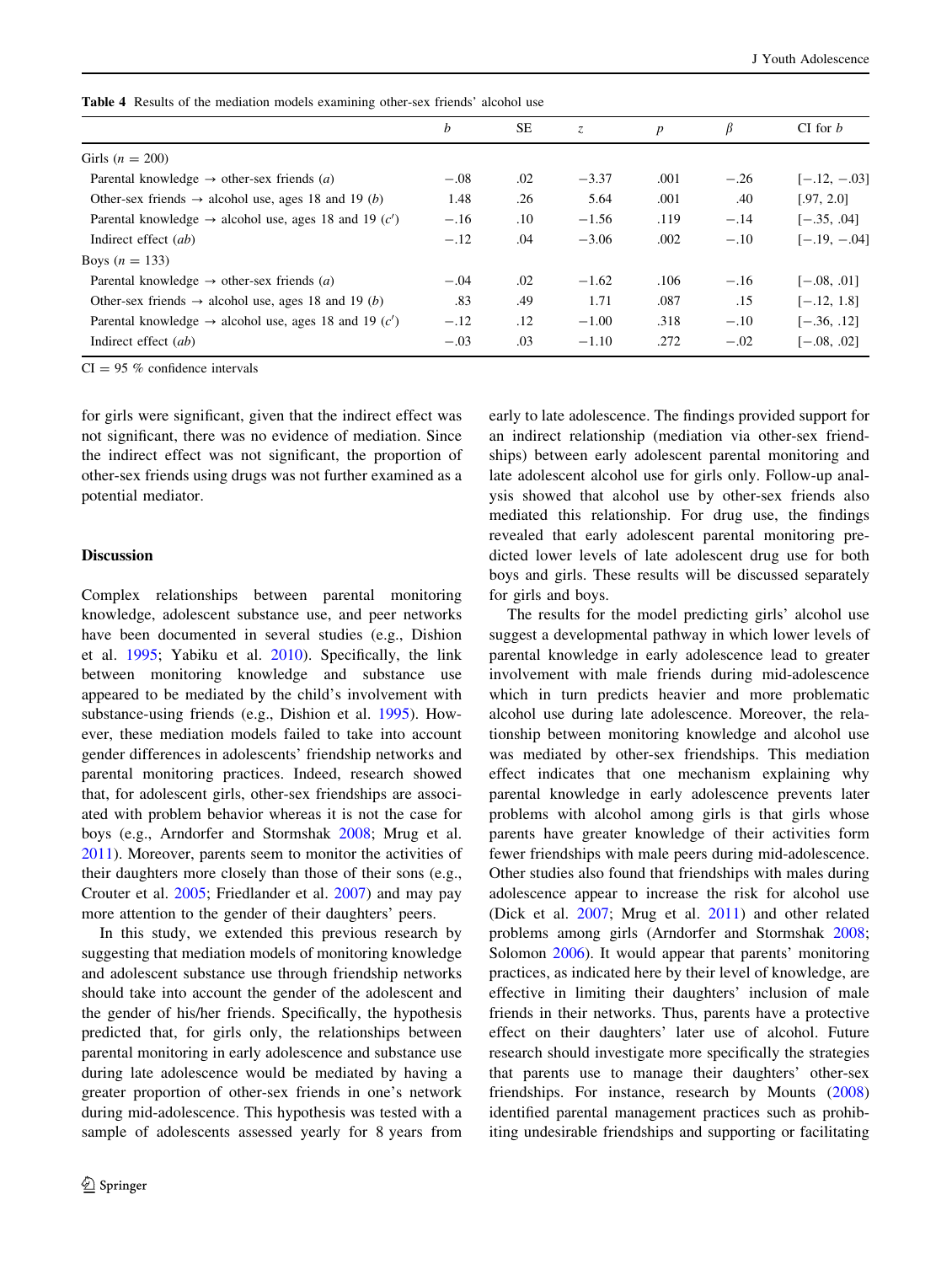more desirable ones. It would be important to verify the impact of these parental practices in the specific case of girls' friendships with boys. Parental attitudes and values toward the formation of other-sex friendships during adolescence also should be investigated.

The model predicting girls' drug use did not provide evidence of mediation, even though all the paths were significant and in the expected direction. Indeed, early parental knowledge negatively predicted girls' involvement in othersex friendships in middle adolescence, which in turn positively predicted drug use in late adolescence. It is possible that more specific characteristics of the male friends such as their age or their own use of drugs might account for (and mediate) the relationships between knowledge and drug use. Girls are more likely to be influenced by older male friends (Stattin and Magnusson [1990](#page-13-0)) and use of drugs is more prevalent among older boys.

For boys, as expected, no evidence of mediation was found for either substance. It is possible that, for boys, other characteristics of the friendship network, such as the friends' own use of substances for example, might be more crucial in explaining the link between parental monitoring and later substance use. Moreover, contrary to girls, for boys, the path from parental knowledge to other-sex friendships and the path from other-sex friendships to substance use were not significant in both models. These findings suggest that, when monitoring their sons, parents do not seem to pay attention to the gender of their friends. Also, the result suggesting that other-sex friendships were not related to boys' substance use is consistent with the literature (Arndorfer and Stormshak [2008](#page-11-0); Haynie et al. [2007\)](#page-12-0). In fact these researchers even found that, for males, relationships with females had a protective effect, which was not the case here.

Yet, results revealed that lower parental knowledge in early adolescence predicted greater and more problematic drug use in late adolescence among boys. This finding is consistent with previous studies suggesting that, for boys, a lack of monitoring in early adolescence can have serious lasting consequences (Guilamo-Ramos et al. [2010\)](#page-12-0). Surprisingly, this longitudinal association was not found for alcohol use. This suggests that parenting during early adolescence no longer has an effect on alcohol use once the child reaches young adulthood. Use of alcohol is legal at age 18 in Quebec. Other social factors such as peer influence might therefore have a stronger impact on alcohol consumption.

## Strengths, Limitations, and Directions for Future Research

Several strengths of the present research are worth noting. First, this study was based on longitudinal data from ages

12 to19 with a high retention rate of participants. Second, the constructs were measured during the appropriate critical developmental period using repeated yearly assessments, thus increasing reliability. Third, for alcohol and drug use, the variables used to create the composite scores were chosen because they were indicative of severe and problematic use. These indicators took into account the frequency of use, the volume of substance consumed at each occurrence and also problems directly associated with intoxication.

This study is not without limitations, however. Most of the constructs in this study, including monitoring knowledge, other-sex friendships and substance use, were based on self-report measures, which raises the possibility that the findings might result from common method variance. Another limitation concerns the sample. This study used a fairly homogeneous sample of adolescents from a single geographical area. The current findings should be replicated with more ethnically and economically diverse samples in order to determine whether the associations reported here are similar across cultures and economic levels or whether they vary in important ways. Even though a good retention rate was achieved in this longitudinal study (81 % after eight yearly waves of data collection), some participants were lost (with an over-representation of boys) and only 75 % of the available student population initially agreed to be part of the study, which might limit the generalizability of the findings. In addition, in this study, monitoring knowledge was used as a general indicator of parental monitoring. Research by Kerr and Stattin [\(2000](#page-12-0)) underlined the importance of examining the source of this knowledge and the fact that both parents and adolescents could play an active role in the monitoring process. For example, parents might modify their monitoring practices when their young adolescent begins to form friendships with other-sex peers while the adolescent might react to these changes in parenting behavior by further expanding his/her other-sex friendship network. Reactions of adolescents to monitoring practices might also vary by adolescents' gender (see Marshal and Chassin [2000](#page-12-0)). Careful short-term longitudinal studies conducted during the early adolescence transition would be needed to clarify these bi-directional processes between parental monitoring and other-sex friendships. Another limitation concerns the fact that parental effects were analyzed without specifying the parent's gender. Some research has indicated that there may be specific parent–child gendered differences; that is, same or opposite gender effects (mother–daughter, mother–son, father–daughter, father–son) may be operating in regard to adolescent problem behaviors (see Hoeve et al. [2009](#page-12-0)). Other parent–child relationship constructs, such as warmth, affection, and communication, also may influence offspring problem behaviors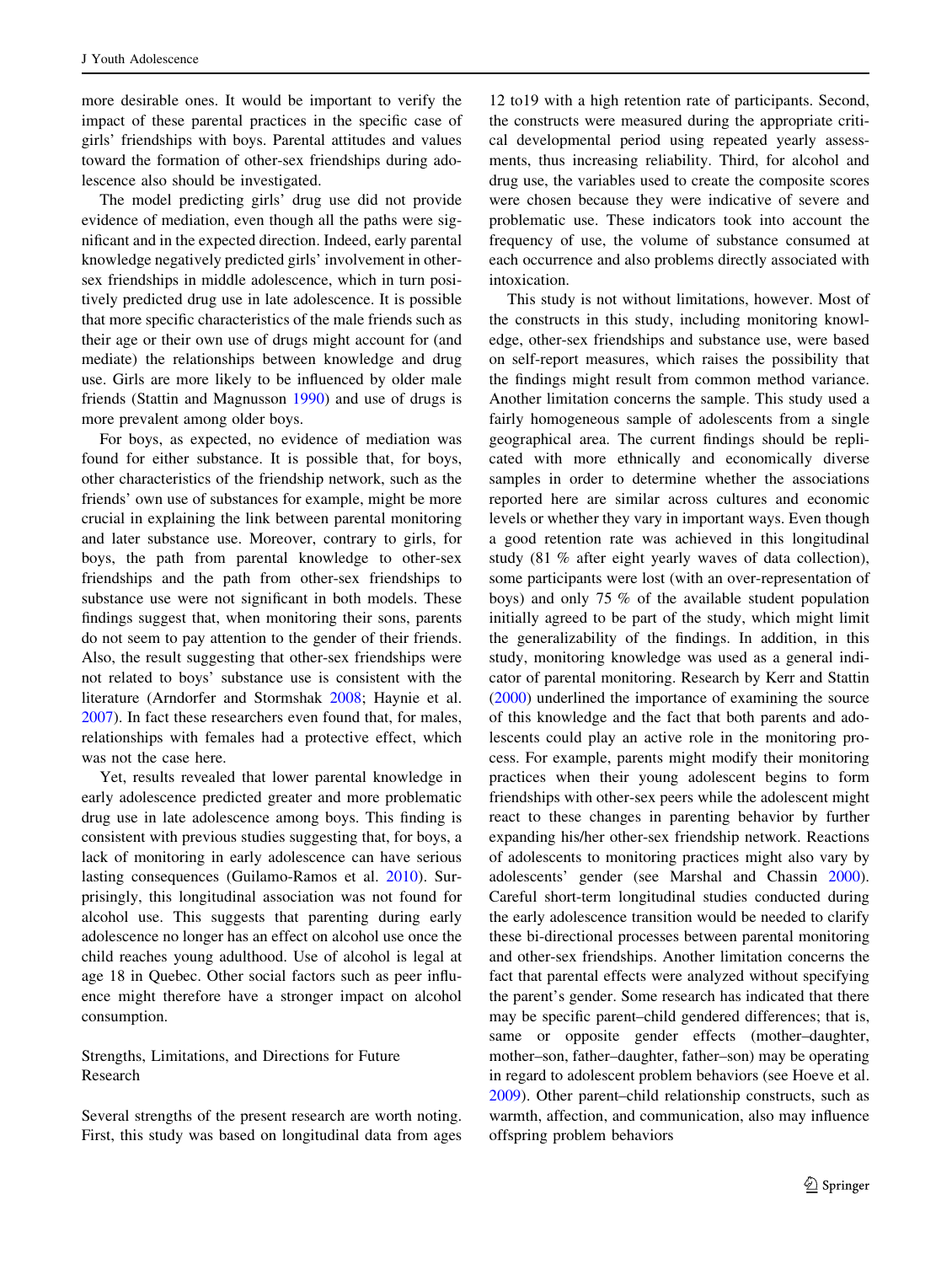<span id="page-11-0"></span>The gender of friends appears to be informative in understanding the longitudinal associations between parental monitoring and substance use for girls. However, as mentioned earlier, other more specific aspects of these friendships should be included in the model. For instance, girls tend to form friendships with males who are older than themselves and a large proportion of these friendships tend to be from out-of-school contexts and are thus less likely to be supervised by adults (Poulin and Pedersen [2007\)](#page-13-0), two features likely to be associated with risk (Stattin and Magnusson [1990;](#page-13-0) Velazquez et al. [2010](#page-13-0)). The quality of these other-sex friendships also should be investigated.

#### Implications for Practice

Findings from this study raise important issues for the prevention of substance abuse among girls (Andrews 2005). Prevention studies conducted with girls and boys have shown that strategies aimed at increasing parental monitoring of peer relations during early adolescence result in decreases in adolescents' substance use (Dishion et al. [2003\)](#page-12-0). Perhaps parents of girls should pay specific attention to the gender of their daughters' friends in their monitoring efforts. Indeed, first encounters between boys and girls often take place in mixed-gender group settings where parents are usually not present (Connolly et al. 2004). Parents should be aware that a large network of friendships with boys could potentially have damaging effects for their daughter, at least with respect to alcohol use. Recent research has shown that parents monitor their daughters' romantic activities more closely than their sons' (Kan et al. [2008\)](#page-12-0). Based on the present findings, parents should be encouraged to extend this practice to friendships with other-sex peers as well. Finally, given that forming mixed-gender friendships is a normal part of adolescent development, friendships with other-sex peers in early adolescence should by no means be strictly prohibited. However, parents and other significant adults, such as teachers and organized activity leaders, should attempt to create a youth environment in which girls are provided with opportunities to form other-sex friendships with same-age peers in a healthy, monitored context. Our results also suggest that boys show a greater degree of problematic drug use. Future research should examine the potential correlates and predictors of problematic use for boys, so that prevention efforts could be directed toward influential modifiable factors specific to boys.

## **Conclusions**

We have shown that mediation models of monitoring knowledge and adolescent substance use through friendship networks must take into account the gender of the

adolescent and the gender of his/her friends. We provided support for a model in which the relationships between early adolescent parental monitoring and late adolescent alcohol use is mediated by other-sex friendship among girls only. Specifically, higher levels of parental monitoring lead to fewer other-sex friendships, which then lead to lower levels of alcohol use. For drug use, a direct relationship between early adolescent parental monitoring and late adolescent drug use was found for both boys and girls. Parents thus seem to have a protective effect on their daughters' later use of alcohol by closely monitoring the inclusion of male friends in their networks. These findings support the idea that the risk/protective factors and developmental processes leading to substance use may be different for males and females.

Acknowledgments This study was supported by research grants from the Social Sciences and Humanities Research Council of Canada and the Fonds Québécois pour la Recherche sur la Société et la Culture. The authors wish to thank the teachers and children in the Commission scolaire de Laval.

#### References

- Andrews, J. A. (2005). Substance abuse in girls. In D. Bell-Dolan, S. Foster, & E. Mash (Eds.), Handbook of behavioral and emotional problems in girls (pp. 181–209). New York: Kluwer Academic Press/Plenum Publishers.
- Andrews, J. A., Tildesley, E., Hops, H., & Li, F. (2002). The influence of peers on young adult substance use. Health Psychology, 21, 349–357.
- Arndorfer, C. L., & Stormshak, E. S. (2008). Same-sex versus othersex best friendship in early adolescence: Longitudinal predictors of antisocial behavior throughout adolescence. Journal of Youth and Adolescence, 37, 1059–1070.
- Barrera, M., Biglan, A., Ary, D., & Li, F. (2001). Replication of a problem behavior model with American Indian, Hispanic, and Caucasian youth. Journal of Early Adolescence, 21, 133–157.
- Brown, B. B., Mounts, N., Lamborn, S. D., & Steinberg, L. (1993). Parenting practices and peer group affiliation in adolescence. Child Development, 64, 467–482.
- Cavanagh, S. E. (2004). The sexual debut of girls in early adolescence: The intersection of race, pubertal timing, and friendship group characteristics. Journal of Research on Adolescence, 14, 285–312.
- Chung, H. L., & Steinberg, L. (2006). Relations between neighborhood factors, parenting behaviors, peer deviance, and delinquency among serious juvenile offenders. Developmental Psychology, 42, 319–331.
- Connolly, J., Craig, W., Goldberg, A., & Pepler, D. (2004). Mixedgender groups, dating, and romantic relationships in early adolescence. Journal of Research on Adolescence, 14, 185–207.
- Connolly, J., Furman, W., & Konarski, R. (2000). The role of peers in the emergence of heterosexual romantic relationships in adolescence. Child Development, 71, 1395–1408.
- Crouter, A. C., Bumpus, M. F., Davis, K. D., & McHale, S. M. (2005). How do parents learn about adolescents' experiences? Implications for parental knowledge and adolescent risky behavior. Child Development, 76(4), 869–882.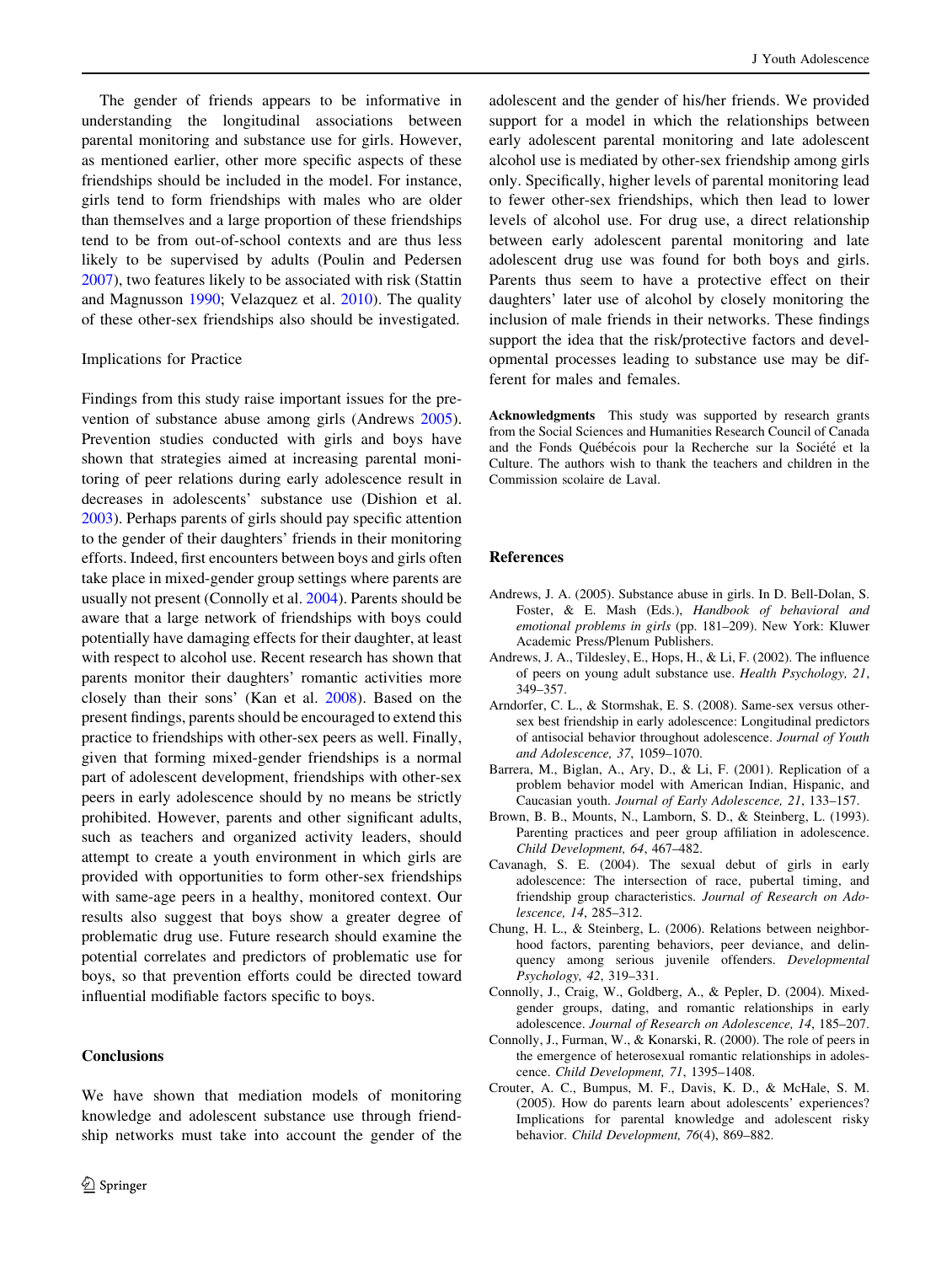- <span id="page-12-0"></span>Degirmencioglu, S. M., Urberg, K. A., Tolson, J. M., & Richard, P. (1998). Adolescent friendship networks: Continuity and change over the school year. Merrill-Palmer Quarterly, 44, 313–337.
- Dick, D. M., Pagan, J. L., Holliday, C., Viken, R., Pulkkinen, L., Kaprio, J., et al. (2007). Gender differences in friends' influences on adolescent drinking: A genetic epidemiological study. Alcoholism, Clinical and Experimental Research, 31, 2012–2019.
- Dishion, T. J., Capaldi, D., Spracklen, K. M., & Li, F. (1995). Peer ecology of male adolescent drug use. Development and Psychopathology, 7, 803–824.
- Dishion, T. J., Nelson, S., & Kavanagn, K. (2003). The family checkup for high-risk adolescents: Preventing early-onset substance use by parent monitoring. Behavior Therapy, 34, 553–571.
- Dishion, T. J., & Owen, L. D. (2002). A longitudinal analysis of friendships and substance use: Bidirectional influence from adolescence to adulthood. Developmental Psychology, 38, 480–491.
- Dishion, T. J., Patterson, G. R., Stoolmiller, M., & Skinner, M. L. (1991). Family, school, and behavioral antecedents to early adolescent involvement with antisocial peers. Developmental Psychology, 27, 172–180.
- Dodge, K. A., & Coie, J. D. (1987). Social-information-processing factors in reactive and proactive aggression in children's peer groups. Journal of Personality and Social Psychology, 53, 1146–1158.
- Dunphy, D. C. (1963). The social structure of urban adolescent peer groups. Sociometry, 26, 230–246.
- Engels, R. C. M. E., Bot, A. M., Scholte, R. H. J., & Granic, I. (2007). Peers and adolescent substance use. In M. Kerr, H. Stattin, & R. C. M. E. Engels (Eds.), Friends, lovers and groups: Key relationships in adolescence. New York: Wiley.
- Feiring, C. (1999). Other-sex friendship networks and the development of romantic relationships in adolescence. Journal of Youth and Adolescence, 28, 495–512.
- Fontaine, N., Carbonneau, R., Vitaro, F., Barker, E. D., & Tremblay, R. E. (2009). A critical review of studies on the developmental trajectories of antisocial behavior in females. Journal of Child Psychology and Psychiatry, 50(4), 363–385.
- Friedlander, L. J., Connolly, J. A., Pepler, D. J., & Craig, W. M. (2007). Biological, familial, and peer influences on dating in early adolescence. Archive of Sexual Behavior, 36, 821–830.
- Furman, W., & Shaffer, L. A. (1999). A story of adolescence: The emergence of other-sex relationships. Journal of Youth and Adolescence, 28, 513–522.
- Gaugnan, M. (2006). The gender structure of adolescent peer influence on drinking. Journal of Health and Social Behavior, 47, 47–61.
- Gruber, E., DiClemente, R. J., Anderson, M. M., & Lodico, M. (1996). Early drinking onset and its association with alcohol use and problem behavior in late adolescence. Preventive Medicine, 25, 293–300.
- Guilamo-Ramos, V., Dittus, P., & Jaccard, J. (2010). Parental monitoring of adolescents. New York: Columbia University Press.
- Hawkins, J. D., Graham, J. W., Maguin, E., Abbott, R. D., Hill, K. G., & Catalano, R. F. (1997). Exploring the effects of age of alcohol use initiation and psychological risk factors on subsequent alcohol misuse. Journal of Studies on Alcohol, 58, 280–290.
- Hayes, L., Hudson, A., & Mathews, J. (2003). Parental monitoring: A process model of parent-adolescent interaction. Behavior Change, 20, 13–24.
- Haynie, D. L., Steffensmeier, D., & Bell, K. E. (2007). Gender and serious violence: Untangling the role of friendship sex composition and peer violence. Youth Violence and Juvenile Justice, 5, 235–253.
- Hoeve, M., Dubas, J. S., Eichelsheim, V. I., van der Laan, Ph., Smeenk, W., & Gerris, J. R. M. (2009). The relationship between parenting and delinquency: A meta-analysis. Journal of Abnormal Child Psychology, 37, 749–775.
- Johnston, L. D., O'Malley, P. M., Bachman, J. G., & Schulenberg, J. E. (2008). Monitoring the future national survey results on drug use, 1975–2007. Volume I: Secondary school students (NIH Publication No. 08-6418A). Bethesda, MD: National Institute on Drug Abuse.
- Kan, M. L., McHale, S. M., & Crouter, A. C. (2008). Parental involvement in adolescent romantic relationships: Patterns and correlates. Journal of Youth and Adolescence, 37, 168–179.
- Kerr, M., & Stattin, H. (2000). What parents know, how they know it, and several forms of adolescent adjustment: Further support for a reinterpretation of monitoring. Developmental Psychology, 36, 366–380.
- Kovacs, D. M., Parker, J. G., & Hoffman, L. W. (1996). Behavioral, affective, and social correlates of involvement in cross-sex friendship in elementary school. Child Development, 67, 2269–2286.
- Kuttler, A. M., La Greca, A. M., & Prinstein, M. J. (1999). Friendship qualities and social-emotional functioning of adolescents with close, cross-sex friendships. Journal of Research on Adolescence, 9, 339–366.
- Laird, R. D., Pettit, G. S., Bates, J. E., & Dodge, K. A. (2003). Parents' monitoring-relevant knowledge and adolescents' delinquent behavior: Evidence of correlated developmental changes and reciprocal influences. Child Development, 74, 752–768.
- Larson, R. W., Richards, M. H., Moneta, G., Holmbeck, G., & Duckett, E. (1996). Changes in adolescents' daily interactions with their families from ages 10 to 18: Disengagement and transformation. Developmental Psychology, 32, 744–754.
- Maccoby, E. E. (1990). Gender and relationships: A developmental account. American Psychologist, 45, 513–520.
- Madsen, S. D. (2008). Parents' management of adolescents' romantic relationships through dating rules: Gender variations and correlates of relationship qualities. Journal of Youth and Adolescence, 37, 1044–1058.
- Malow-Iroff, M. S. (2006). Cross-sex best friendship influences on early adolescent cigarette and alcohol expectancies and use. The Journal of Psychology, 140, 209–227.
- Marshal, A. P., & Chassin, L. (2000). Peer influence on adolescent alcohol use: The moderating role of parental support and discipline. Applied Developmental Science, 4, 80–88.
- Masten, A., Morison, P., & Pellegrini, D. (1985). A revised class play method of peer assessment. Developmental Psychology, 21, 523–533.
- Mayes, L. C., & Suchman, N. E. (2006). Developmental pathways to substance use. In D. Cicchetti & D. J. Cohen (Eds.), Developmental psychopathology, vol. 1: Theory and methods (2nd ed., pp. 599–619). Hoboken, NJ: Wiley.
- Metzler, C. W., Biglan, A., Ary, D. V., & Li, F. (1998). The stability and validity of early adolescents' reports of parenting constructs. Journal of Family Psychology, 12, 600–619.
- Mounts, N. S. (2008). Linkages between parenting and peer relationships: A model for parental management of adolescents' peer relationships. In M. Kerr, H. Stattin, & R. Engels (Eds.), What can parents do: New insights into the role of parents in adolescent problem behaviour (pp. 163–189). London: Wiley.
- Mrug, S., Borch, C., & Cillessen, A. H. N. (2011). Other-sex friendships in late adolescence: Risky associations for substance use and sexual debut? Journal of Youth and Adolescence, 40, 875–888.
- Muthén, L., & Muthén, B. (2008). Mplus user's guide (3rd ed.). Los Angeles, CA: Muthén & Muthén.